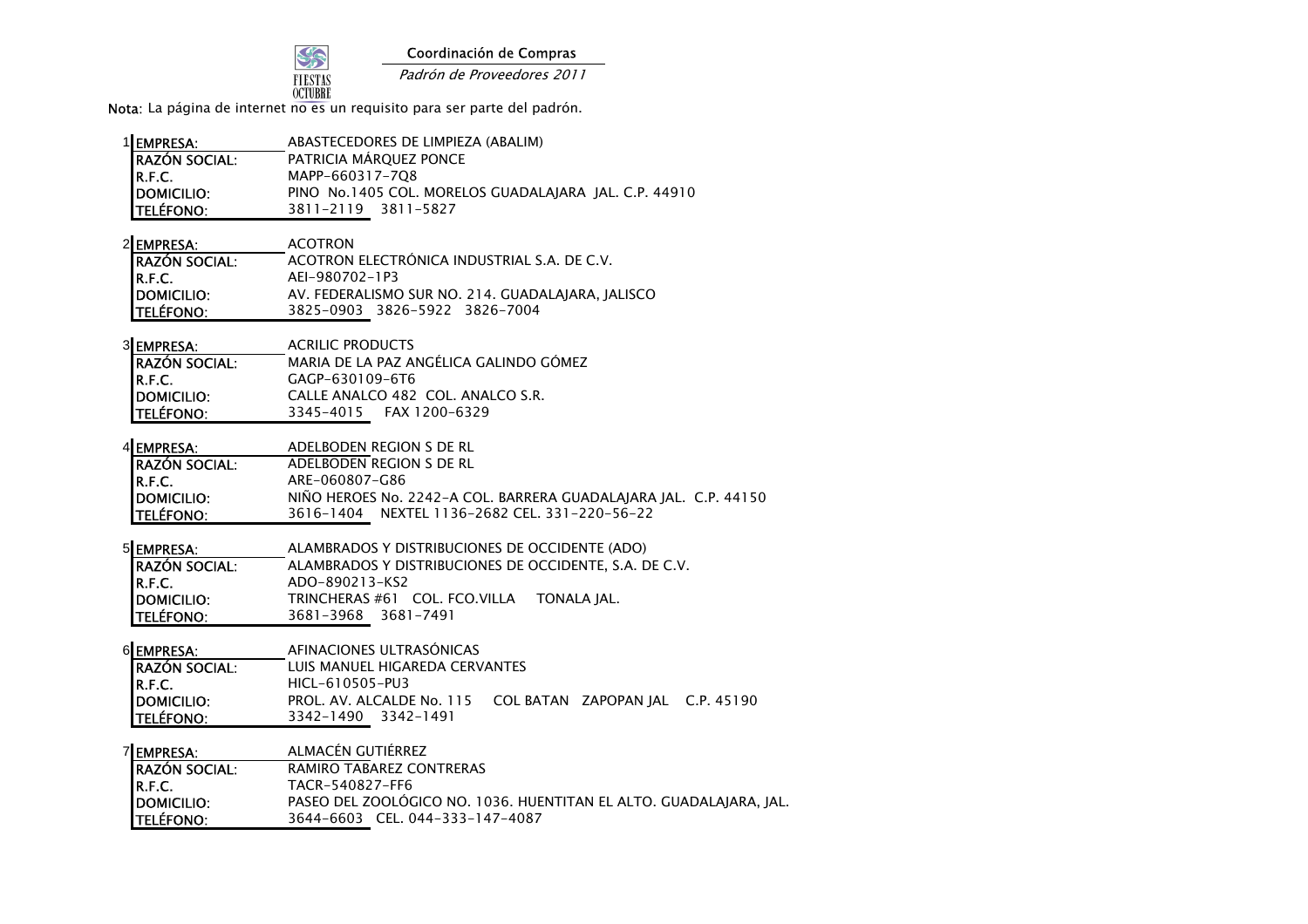| <b>RAZÓN SOCIAL:</b><br>MARIO ALBERTO VELASCO SANTANA                                            |  |
|--------------------------------------------------------------------------------------------------|--|
| IR.F.C.<br>VESM-630920-TE3                                                                       |  |
| PABLO NERUDA No. 4341 ESQ. AV PATRIA PLAZA UNIVERSIDAD LOCAL 1-9 ZAP. JAL.<br><b>IDOMICILIO:</b> |  |
| <b>ITELÉFONO:</b><br>CEL. 33-3458-2727<br>3610-1329                                              |  |

#### 9 EMPRESA: ACERO MATERIALES STA. ANITA (AMSA)

| <b>IRAZÓN SOCIAL:</b> | EDUARDO SANCHEZ ABUNDIS                                              |  |
|-----------------------|----------------------------------------------------------------------|--|
| IR.F.C.               | SAAE-861006-F54                                                      |  |
| <b>IDOMICILIO:</b>    | CARR. A SALTILLO No. 1830 c.p. 45199 COL. BENITO JUÁREZ ZAPOPAN JAL. |  |
| <b>ITELÉFONO:</b>     | 3672-5711 3672-2999 CEL.333 846-63-00<br>3672-1321                   |  |

## 10 EMPRESA: ANDAMIOS DALMINE RAZÓN SOCIAL: ANDAMIOS DALMINE DE MÉXICO, S.A. R.F.C.**R.F.C.**<br>DOMICILIO: TUBEROSA No.215 DOMICILIO: TUBEROSA No.215 COL. SAN CARLOS SECTOR REFORMATELÉFONO: 3619-5820 3619-5639 FAX 3619-3704

| 11 <b>EMPRESA:</b>   | AZULEIOS Y COMPLEMENTOS                                              |
|----------------------|----------------------------------------------------------------------|
| <b>RAZÓN SOCIAL:</b> | AZULEIOS Y COMPLEMENTOS S.A. DE C.V.                                 |
| IR.F.C.              | ACO-870505-S49                                                       |
| <b>IDOMICILIO:</b>   | AV. NIÑOS HÉROES NO. 1321. COL. MODERNA. CP 44100. GUADALAJARA, JAL. |
| <b>ITELÉFONO:</b>    | 3810-7788 3810-8009 3811-9374 FAX 3810-2823 AT'N. CLAUDIA BRIBIESCA  |

### 12 EMPRESA: **BAZAR GALLERY**

| <b>IRAZÓN SOCIAL:</b> | ARTURO MENDEZ LICON                                                         |
|-----------------------|-----------------------------------------------------------------------------|
| IR.F.C.               | MELA-551121-K27                                                             |
| <b>IDOMICILIO:</b>    | IACOBO GALVEZ #45 (EN EL IARDIN DEL CARMEN) COL. CENTRO C.P.44100 GDL. IAL. |
| <b>TELÉFONO:</b>      | 3613-4166  04433-328-79-72  AT'N, ARO, ARTURO MENDEZ                        |

### 13 EMPRESA: BICICLETAS Y REFACCIONES VEGA

| <b>RAZÓN SOCIAL:</b> | ROSAURA ARIAS OUIRARTE                                |  |
|----------------------|-------------------------------------------------------|--|
| IR.F.C.              | AIOR-520408-LO9                                       |  |
| <b>IDOMICILIO:</b>   | AV. FEDERALISMO NORTE No. 149 COL. ATEMAIAC DEL VALLE |  |
| <b>TELÉFONO:</b>     | Y FAX 3853-7472 3656-3718                             |  |

## 14 EMPRESA: CALZADO DE TRABAJO

 CALZADO DE TRABAJO, S.A. DE C.V. RAZÓN SOCIAL:R.F.C. CTR-940509-JF6 DOMICILIO: PERIFÉRICO PONIENTE 10171 PARQUE INDUSTRIAL EL COLLI ZAPOPAN JAL. C.P. 45069TELÉFONO: 1028-2266 EXT. 102

# 15 <u>EMPRESA: </u>CAOSA CENTRO DE ACEROS DE OCCIDENTE, S.A. DE C.V. RAZÓN SOCIAL:R.F.C.**R.F.C.**<br>**DOMICILIO:** CARRETERA A SALT DOMICILIO: CARRETERA A SALTILLO No. 616 COL. BENITO JUÁREZ ZAPOPAN JAL.TELÉFONO: 3660-6413 3660-6473 FAX 3660-6265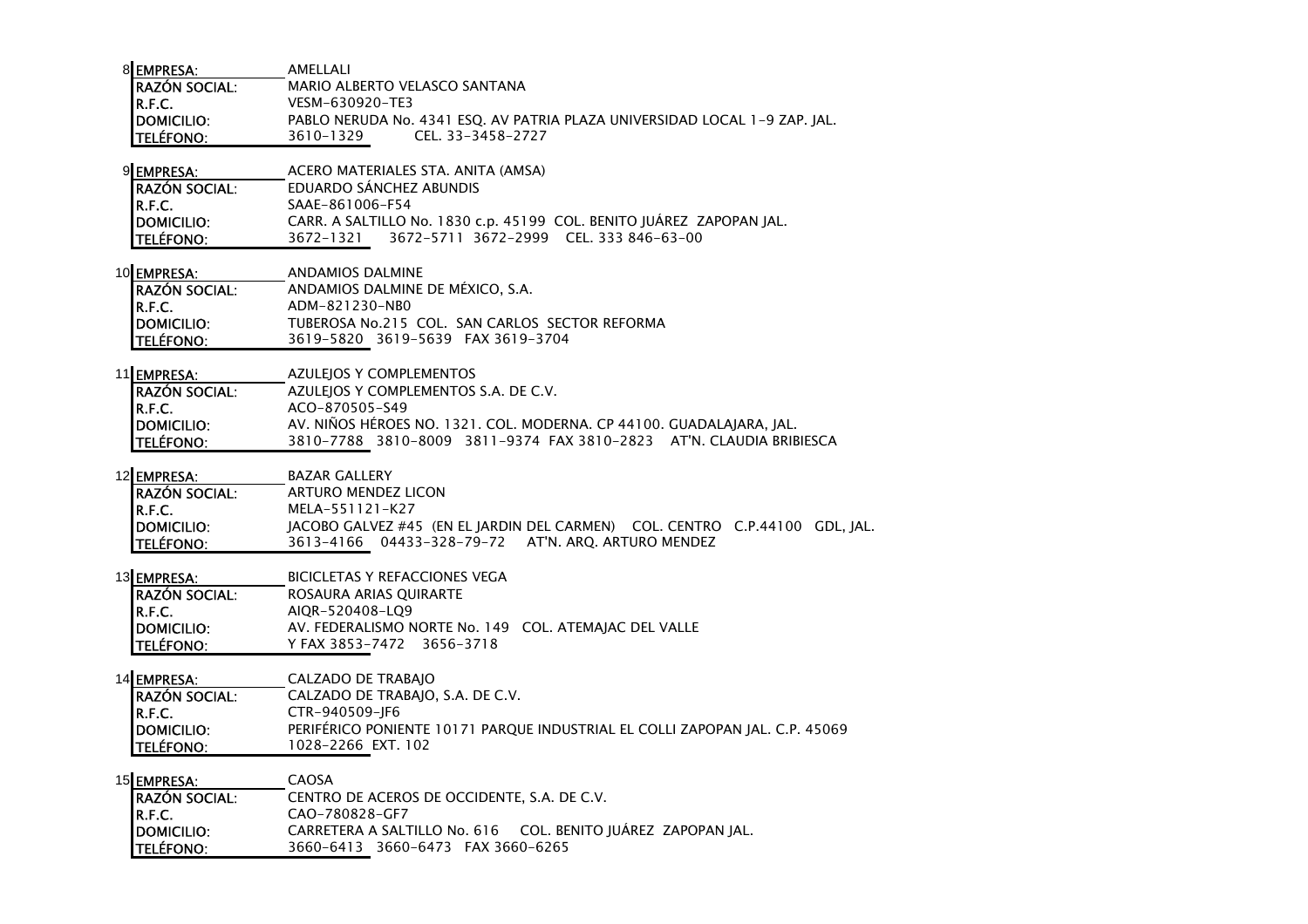| 16 EMPRESA:        | CARGA FACIL                                                              |
|--------------------|--------------------------------------------------------------------------|
| RAZÓN SOCIAL:      | CARGA FÁCIL, S.A. DE C.V.                                                |
| IR.F.C.            | CFA-920214-T87                                                           |
| <b>IDOMICILIO:</b> | CALLE 4 No. 2724 ZONA INDUSTRIAL GDL. JAL. C.P. 44940 www.cargafacil.com |
| <b>ITELÉFONO:</b>  | 3812-8288 3812-5053 01800 87-22-742                                      |

17 EMPRESA: CARTONES Y HERRAJES

RAZÓN SOCIAL: CARTONES Y HERRAJES S.A. DE C.V. R.F.C. CHE-970618-225 DOMICILIO: CALLE 32 (RAMÓN MORALES) No.12 GUADALAJARA JAL.TELÉFONO: 3617-8638

18 EMPRESA: PINTURAS CASTHER EL BATAN ALEJANDRA OCHOA VARGASRAZÓN SOCIAL:R.F.C. OOVA-750715-PY2 DOMICILIO: CARRETERA SALTILLO No. 128-ATELÉFONO: FAX 3126-5268 3112-5577

19 EMPRESA: PINTURAS CASTHER PINTURAS CASTHER S.A DE C.VRAZÓN SOCIAL:R.F.C. PCA-911210-DL2 DOMICILIO: AV. REVOLUCIÓN No. 2580, COL. PRADOS DEL NILO GUADALAJARA JAL. C.P. 44840TELÉFONO: 3635-8987 3635-9462 3659-5611

20 EMPRESA: CASTHER TABACHINES RAZÓN SOCIAL:MARTHA PATRICIA VALDEZ AHEDO

| $\mathbf{r}$     |                        |                               |  |
|------------------|------------------------|-------------------------------|--|
| R.F.C.           | VAAM-640129-814        |                               |  |
| DOMICILIO:       | PERIFÉRICO NORTE 776-A |                               |  |
| <b>TELÉFONO:</b> |                        | 3672-8689 3366-0690 3636-1537 |  |
|                  |                        |                               |  |

21 EMPRESA: PINTURAS CASTHER URDANETA OSCAR EDUARDO ROJAS JIMÉNEZRAZÓN SOCIAL:R.F.C. ROJO-620212-AA8 DOMICILIO: ANDRÉS DE URDANETA #1864 COL. JARDINES DE LA CRUZ C.P. 44950 GDL JALTELÉFONO: FAX. 3587-6907

22 **EMPRESA:** CEMEX RAZÓN SOCIAL: CEMEX CONCRETOS S.A. DE C.V. R.F.C. CCO-740918-9M1 DOMICILIO: CONSTITUCION NO.444 PTE. COL CENTRO. MONTERREY, NUEVO LEON.TELÉFONO: 3679-6227 CEL. 044 331 464 66 67 AT'N. RODRIGO VELASCO

23 EMPRESA: CENTRAL DE PAPELERÍAS RAZÓN SOCIAL: DANIEL ALBERTO GARCÍA DE LEÓNR.F.C. GALD-840314-Q51 DOMICILIO: NICOLÁS ROMERO #217 COL. ARTESANOS SAN FELIPE GDL. JAL. C.P. 44200TELÉFONO: 3826-2692 3826-0746 3826-1721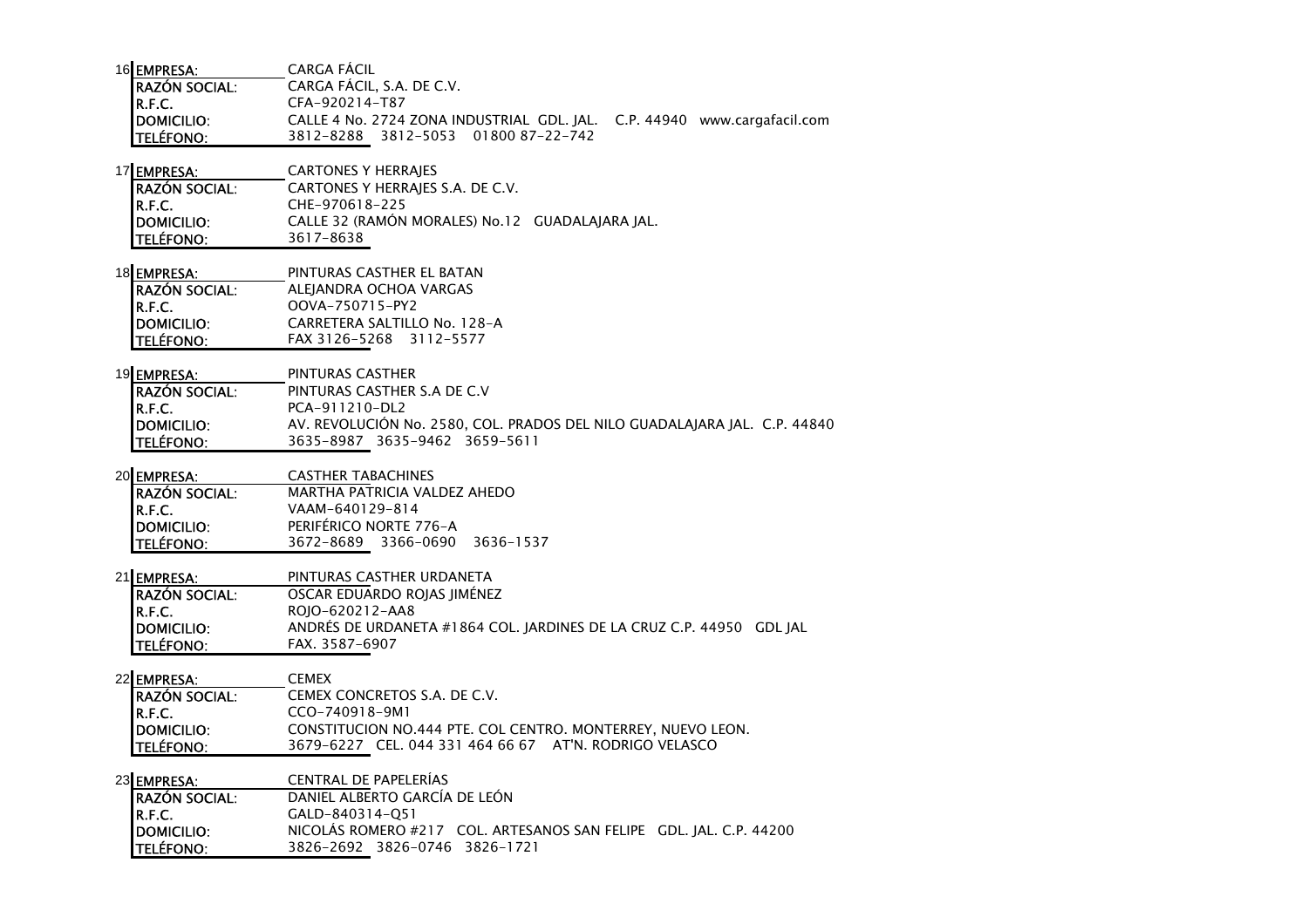| 24 EMPRESA:                    | FERRO HERRAMIENTAS CICLADES                                                                                           |
|--------------------------------|-----------------------------------------------------------------------------------------------------------------------|
| <b>RAZÓN SOCIAL:</b>           | JOSÉ ALFREDO DELGADO CASTELLANOS                                                                                      |
| R.F.C.                         | DECA-610312-254                                                                                                       |
| <b>DOMICILIO:</b>              | ISLA CICLADES # 2532-202 JARDINES DEL SUR GUADALAJARA, JAL. C.P. 44950                                                |
| <b>TELÉFONO:</b>               | NEXTEL 1137-6558 Y FAX 1200-7552                                                                                      |
|                                |                                                                                                                       |
| 25 EMPRESA:                    | CORPORATIVO INDUSTRIAL ELÉCTRICO DE GUADALAJARA                                                                       |
| <b>RAZÓN SOCIAL:</b>           | JUAN MANUEL MARTÍN DEL CAMPO GUITRON                                                                                  |
| R.F.C.                         | MAGJ-460804-LY3                                                                                                       |
| <b>DOMICILIO:</b>              | PTO. GUAYMAS #18 COL. MIRAMAR ZAPOPAN, JAL.                                                                           |
| <b>TELÉFONO:</b>               | 3125-5258                                                                                                             |
|                                |                                                                                                                       |
| 26 EMPRESA:                    | <b>CLEAN IT</b>                                                                                                       |
| <b>RAZÓN SOCIAL:</b>           | <b>JULIO BERNI SILVA</b>                                                                                              |
| R.F.C.                         | BESJ-640717-NJ1                                                                                                       |
| <b>DOMICILIO:</b>              | FRAY JUAN DE SAN MIGUEL No 419-A GDL. JAL.                                                                            |
| <b>TELÉFONO:</b>               | Y FAX 3331-8002 3330-4469                                                                                             |
|                                |                                                                                                                       |
| 27 EMPRESA:                    | COLOR CRAF DE OCCIDENTE, S.A. DE C.V.                                                                                 |
| RAZÓN SOCIAL:                  | COLOR CRAF DE OCCIDENTE, S.A. DE C.V.                                                                                 |
| R.F.C.                         | CGO-940824-TT9                                                                                                        |
| <b>DOMICILIO:</b>              | MANZANO No. 230 S.J. C.P. 44190 GUADALAJARA JAL                                                                       |
| <b>TELÉFONO:</b>               | FAX 3658-2086 3658-4931                                                                                               |
|                                |                                                                                                                       |
|                                |                                                                                                                       |
|                                |                                                                                                                       |
| 28 EMPRESA:                    | CONAIRE DE OCCIDENTE, S.A. DE C.V.                                                                                    |
| <b>RAZÓN SOCIAL:</b>           | CONAIRE DE OCCIDENTE, S.A. DE C.V.                                                                                    |
| R.F.C.                         | COC-910823-G80                                                                                                        |
| <b>DOMICILIO:</b>              | ERMITA No. 1529 COL. CHAPALITA C.P. 45046 ZAPOPAN JAL.                                                                |
| <b>TELÉFONO:</b>               | 3647-0207 FAX 3647-1893                                                                                               |
|                                | GRUPO CONTINENTE INTERNACIONAL, S.A. DE C.V.                                                                          |
| 29 EMPRESA:                    |                                                                                                                       |
| <b>RAZÓN SOCIAL:</b><br>R.F.C. | GRUPO CONTINENTE INTERNACIONAL, S.A. DE C.V.<br>GCI-040331-KZ2                                                        |
|                                |                                                                                                                       |
| <b>DOMICILIO:</b>              | CALZ. INDEPENDENCIA SUR No. 333 COL ANALCO GUADALAJARA JAL. C.P. 44100<br>3883-1030 AL 49 CON 20 LÍNEAS FAX 3883-1040 |
| <b>TELÉFONO:</b>               |                                                                                                                       |
| 30 EMPRESA:                    | COMERCIALIZADORA TEXTIL CORVAL, S.A. DE C.V.                                                                          |
| <b>RAZÓN SOCIAL:</b>           | COMERCIALIZADORA TEXTIL CORVAL, S.A. DE C.V.                                                                          |
| R.F.C.                         | CTC-070710-RR2                                                                                                        |
| <b>DOMICILIO:</b>              | JOAQUÍN ANGULO No. 1460                                                                                               |
| <b>TELÉFONO:</b>               | 3826-2334 3826-7458 FAX 3825-8557                                                                                     |
|                                |                                                                                                                       |
| 31 EMPRESA:                    | COMPUTADORAS, PERIFÉRICOS Y SOLUCIONES S.A. DE C.V.                                                                   |
| <b>RAZÓN SOCIAL:</b>           | COMPUTADORAS, PERIFÉRICOS Y SOLUCIONES S.A. DE C.V.                                                                   |
| R.F.C.                         | CPS-020513-J93                                                                                                        |
| <b>DOMICILIO:</b>              | PEDRO MORENO #1302<br>COL AMERICANA GUADALAJARA, JAL.                                                                 |
| <b>TELÉFONO:</b>               | Y FAX 3826-6255                                                                                                       |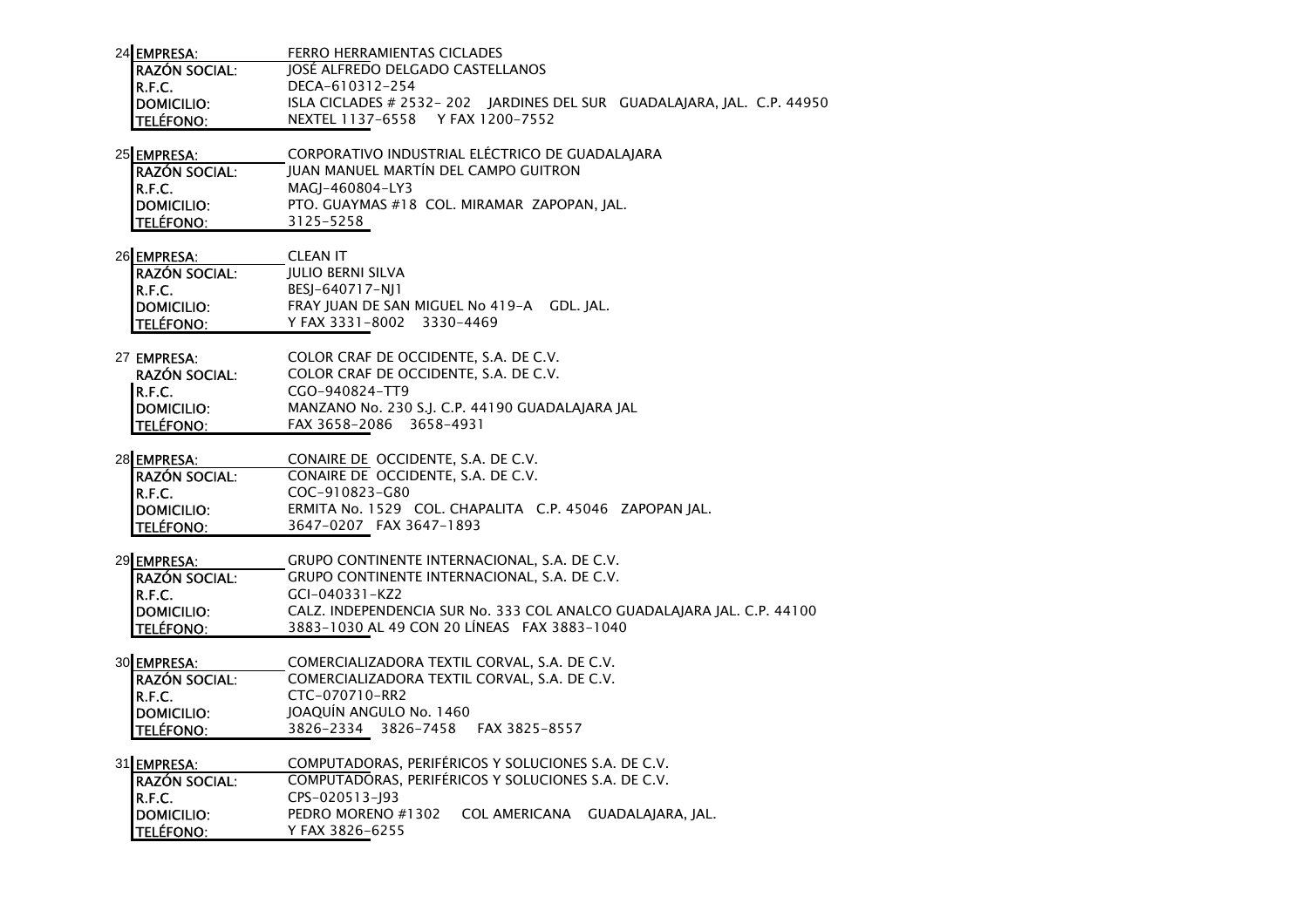| 32 EMPRESA:          | <b>CRISRA</b>                                                                 |
|----------------------|-------------------------------------------------------------------------------|
| <b>RAZÓN SOCIAL:</b> | CRISTÓBAL GUTIÉRREZ ÁLVAREZ                                                   |
| R.F.C.               | GUAC-660126-G19                                                               |
| <b>DOMICILIO:</b>    | CARRETERA A SALTILLO KM 10 # 17 COL. MESA COLORADA ZAPOPAN, JAL.              |
| <b>TELÉFONO:</b>     | 3672-8575 FAX 3660-5374                                                       |
|                      |                                                                               |
| 33 EMPRESA:          | <b>CUBIERTAS Y ENTRE PISOS</b>                                                |
| <b>RAZÓN SOCIAL:</b> | ALVARO ALEJANDRO GLORIA MORALES                                               |
| R.F.C.               | GOMA-460320-SY3                                                               |
| <b>DOMICILIO:</b>    | REPINTO GOLONDRINO #5801 COL. PASEOS DEL SOL CP. 45079 ZAPOPAN JAL.           |
| <b>TELÉFONO:</b>     | 3587-2700                                                                     |
| 34 EMPRESA:          | DAFCOM, S.A. DE C.V.                                                          |
| <b>RAZÓN SOCIAL:</b> | DAFCOM, S.A. DE C.V.                                                          |
| R.F.C.               | DAF-000628-B98                                                                |
| <b>DOMICILIO:</b>    | AV. SIERRA DE MAZAMITLA #5881 COL. PINAR DE LA CALMA                          |
| <b>TELÉFONO:</b>     | 3133-3348 CONMUTADOR FAX EXT. 24                                              |
|                      |                                                                               |
| 35 EMPRESA:          | <b>DIMAC</b>                                                                  |
| <b>RAZÓN SOCIAL:</b> | ANA ROSA PONCE CORNEJO                                                        |
| R.F.C.               | POCA-630224-DU2                                                               |
| <b>DOMICILIO:</b>    | GARIBALDI No. 1819-C CP. 44450 GUADALAJARA JAL                                |
| <b>TELÉFONO:</b>     | 3630-6376                                                                     |
| 36 EMPRESA:          | DIPOL S.A DE C.V                                                              |
| IRAZÓN SOCIAL:       | DIPOL S.A DE C.V                                                              |
| R.F.C.               | DIP-840920-ME7                                                                |
| <b>DOMICILIO:</b>    | FELIPE ÁNGELES # 645 SECTOR LIBERTAD<br>GDL. JAL.                             |
| <b>TELÉFONO:</b>     | 1368-3200 EXT. 105 FAX EXT. 101                                               |
|                      |                                                                               |
| 37 EMPRESA:          | <b>DISMERK</b>                                                                |
| <b>RAZON SOCIAL:</b> | REBECA DEL RIEGO RUIZ                                                         |
| R.F.C.               | RIRR-821119-NI4                                                               |
| DOMICILIO:           | AV. GUADALUPE #5650 EDIF. "L" DEPTO.14 COL. PLAZA GPE. CP 45036 ZAPOPAN, JAL. |
| <b>TELEFONO:</b>     | 3120-3233 3343-0548/49                                                        |
| 38 EMPRESA:          | DIVISIÓN VESTUARIO                                                            |
| IRAZÓN SOCIAL:       | <b>ALFREDO SIFUENTES SOLÍS</b>                                                |
| R.F.C.               | SISA-640414-R13                                                               |
| <b>DOMICILIO:</b>    | CONSTANCIA No. 24 COL. GENERAL REAL C.P. 44400 GUADALAJARA JAL.               |
| <b>TELÉFONO:</b>     | 3617-3957 FAX 3618-1027                                                       |
|                      |                                                                               |
| 39 EMPRESA:          | ELECTRO COMERCIAL CARMO                                                       |
| <b>RAZÓN SOCIAL:</b> | <b>CIPRIANO ALBERTO CARRILLO MORALES</b>                                      |
| R.F.C.               | CAMA-860803 TP8                                                               |
| <b>DOMICILIO:</b>    | MIGUEL LOPEZ DE LEGASPI No. 1637 FRACC. 18 DE MARZO CPP. 44960 GDL. JAL.      |
| <b>TELÉFONO:</b>     | Y FAX 3144-8106 3144-8043                                                     |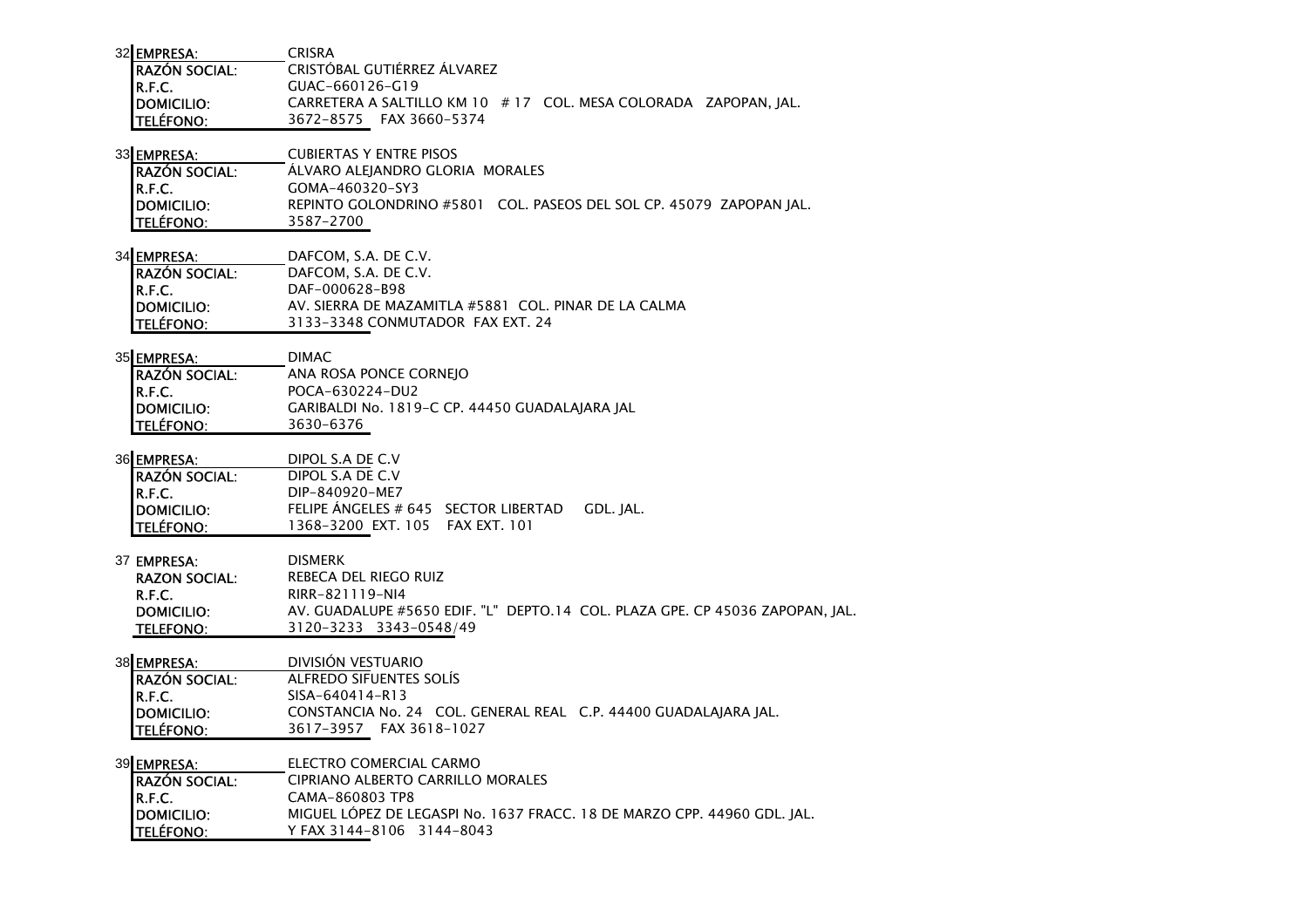| 40 EMPRESA:                                                                            | ELECTRO INDUSTRIAL OLIDE S.A DE C.V                                                                                                                                                          |
|----------------------------------------------------------------------------------------|----------------------------------------------------------------------------------------------------------------------------------------------------------------------------------------------|
| <b>RAZÓN SOCIAL:</b>                                                                   | ELECTRO INDUSTRIAL OLIDE S.A DE C.V                                                                                                                                                          |
| R.F.C.                                                                                 | EIO-860304-M11                                                                                                                                                                               |
| <b>DOMICILIO:</b>                                                                      | AV. 8 DE JULIO No 3610                                                                                                                                                                       |
| <b>TELÉFONO:</b>                                                                       | 3663-2794 3645-2018 EXT.108 120 Y FAX 126                                                                                                                                                    |
| 41 EMPRESA:                                                                            | ELECTRO INDUSTRIAL TAPATÍA, S.A DE C.V                                                                                                                                                       |
| <b>RAZÓN SOCIAL:</b>                                                                   | ELECTRO INDUSTRIAL TAPATÍA S.A. DE C.V.                                                                                                                                                      |
| R.F.C.                                                                                 | EIT-950904-P2A                                                                                                                                                                               |
| <b>DOMICILIO:</b>                                                                      | AV. 8 DE JULIO No. 1148 COL. MODERNA GDL.JAL. C.P.44190                                                                                                                                      |
| <b>TELÉFONO:</b>                                                                       | TEL 3619-1453 FAX EXT. 133                                                                                                                                                                   |
| 42 EMPRESA:                                                                            | EL FLUXOMETRO                                                                                                                                                                                |
| <b>RAZÓN SOCIAL:</b>                                                                   | SERVICIO DE REFACCIONES EL FLUXOMETRO S.A. DE C.V.                                                                                                                                           |
| R.F.C.                                                                                 | SRF-890906-971                                                                                                                                                                               |
| <b>DOMICILIO:</b>                                                                      | NIÑOS HÉROES NO. 2129. C.P. 44150. GUADALAJARA, JAL.                                                                                                                                         |
| <b>TELÉFONO:</b>                                                                       | 3616-8645 / 39                                                                                                                                                                               |
| 43 EMPRESA:                                                                            | ELECTRICA NOVA DE OCCIDENTE S.A. DE C.V.                                                                                                                                                     |
| <b>RAZÓN SOCIAL:</b>                                                                   | ELECTRICA NOVA DE OCCIDENTE S.A. DE C.V.                                                                                                                                                     |
| R.F.C.                                                                                 | ENO-880223-BW9                                                                                                                                                                               |
| <b>DOMICILIO:</b>                                                                      | AV. JAVIER MINA No. 633 SEC. LIBERTAD C.P. 44360 GDL. JAL.                                                                                                                                   |
| <b>TELÉFONO:</b>                                                                       | 3617-2128 FAX 3618-1807                                                                                                                                                                      |
| 44 EMPRESA:<br><b>RAZÓN SOCIAL:</b><br>R.F.C.<br><b>DOMICILIO:</b><br><b>TELÉFONO:</b> | ELÉCTRICA VARIEDADES DE GUADALAJARA<br>ELÉCTRICA VARIEDADES DE GUADALAJARA, S.A. DE C.V.<br>EVG-850601-T99<br>AV. FRANCIA #1880 COL. MODERNA C.P. 44190 GDL. JAL.<br>3345-4545<br>3810-8282  |
| 45 EMPRESA:<br><b>RAZÓN SOCIAL:</b><br>R.F.C.<br><b>DOMICILIO:</b><br><b>TELÉFONO:</b> | ELEKTRA EL COLLI<br>ELEKTRA DE MILENIO S.A. DE C.V.<br>EMI-790601-FN5<br>AV. F.F.C.C. DEL RIÓ # 419 BW COL. REAL DEL MORAL C.P. 09010 MÉXICO DF.<br>3853-0254<br>3146-4909 TERMINACION AL 12 |
| 46 EMPRESA:                                                                            | <b>EQUIPO ELECTRONICO</b>                                                                                                                                                                    |
| <b>RAZÓN SOCIAL:</b>                                                                   | PEDRO URBANO RANGEL VILLALOBOS                                                                                                                                                               |
| R.F.C.                                                                                 | RAVP-730430-RIO                                                                                                                                                                              |
| <b>DOMICILIO:</b>                                                                      | HDA. LA ERRE No. 2394 FRACC. ARANDAS C.P.44720 GUADALAJARA JAL.                                                                                                                              |
| <b>TELÉFONO:</b>                                                                       | 3609-8465 FAX 3330-0323                                                                                                                                                                      |
| 47 EMPRESA:                                                                            | ESPECIALISTA EN SISTEMAS DE SEGURIDAD                                                                                                                                                        |
| <b>RAZÓN SOCIAL:</b>                                                                   | RAÚL HERRERA GODINA (ESIS)                                                                                                                                                                   |
| R.F.C.                                                                                 | HEGR-700529-HG0                                                                                                                                                                              |
| <b>DOMICILIO:</b>                                                                      | REYES CATOLICOS # 2105-C COL. DEL SUR                                                                                                                                                        |
| <b>TELÉFONO:</b>                                                                       | 3343-8940 1057-0350                                                                                                                                                                          |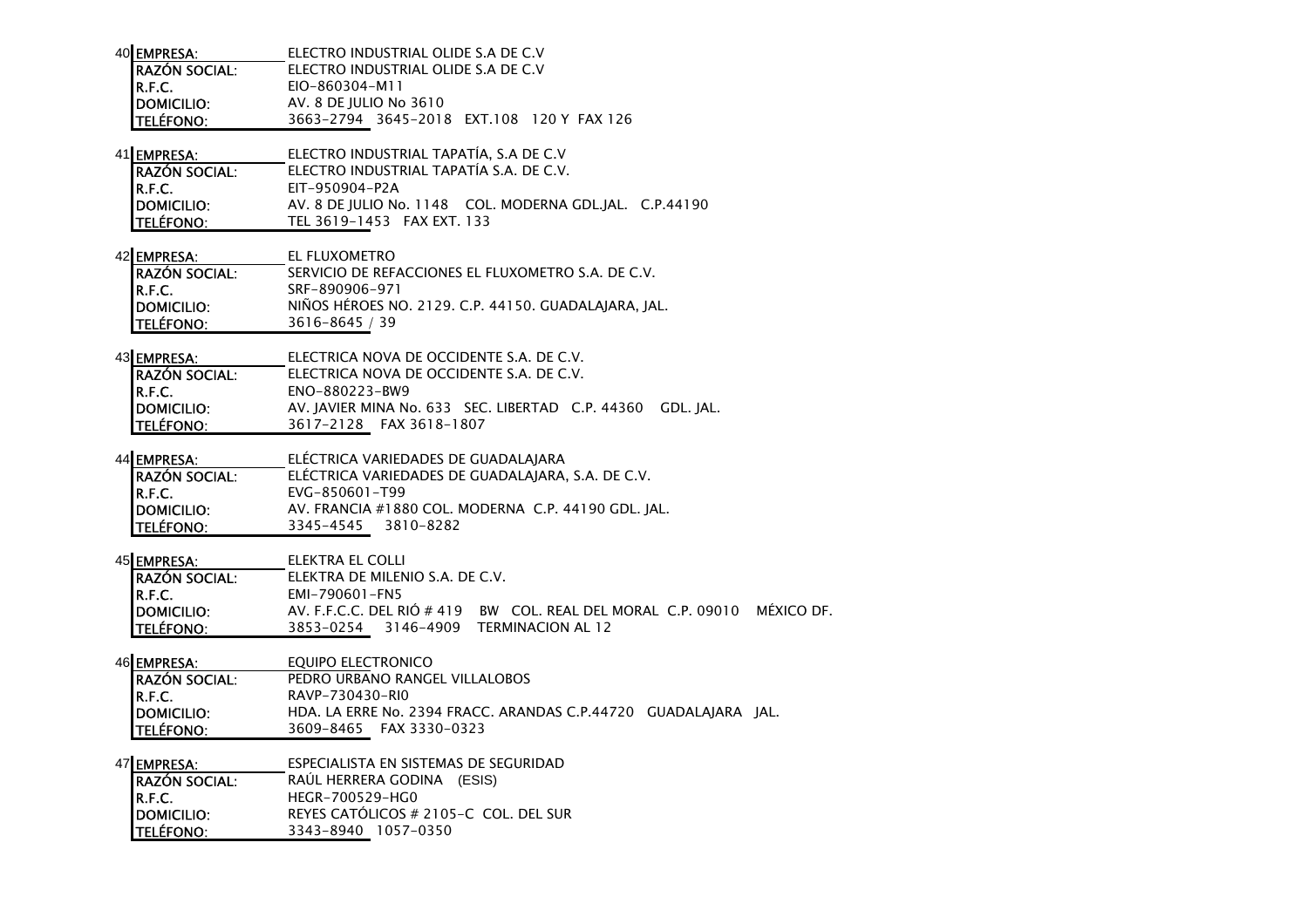| 48 EMPRESA:<br><b>FTOSA</b>                                               |  |
|---------------------------------------------------------------------------|--|
| <b>RAZÓN SOCIAL:</b><br>EMPAQUES TRANSPARENTES DE OCCIDENTE, S.A. DE C.V. |  |
| IR.F.C.<br>ETO-000413-88A                                                 |  |
| GONZÁLEZ GALLO #2065 COL. ATLAS C.P. 44870<br>DOMICILIO:                  |  |
| <b>TELÉFONO:</b><br>3120-3333 3344-6464                                   |  |

| 49 EMPRESA:           | <b>FXTRAIRF</b>                                                  |
|-----------------------|------------------------------------------------------------------|
| <b>IRAZÓN SOCIAL:</b> | MARIA MARGARITA CARRILLO CASTILLO                                |
| IR.F.C.               | CACM-540908-AY0                                                  |
| <b>IDOMICILIO:</b>    | TUROUESA #3336-A. COL. VERDE VALLE. GUADALAIARA. IAL. C.P. 44550 |
| <b>TELÉFONO:</b>      | 3647-9647 3647-3647/9667 FAX 3344-9512                           |

| 50 EMPRESA:          | <b>FANTASIAS MIGUEL</b>                                 |  |  |
|----------------------|---------------------------------------------------------|--|--|
| <b>RAZÓN SOCIAL:</b> | FANTASÍAS MIGUEL, S.A. DE C.V.                          |  |  |
| IR.F.C.              | FMI-650208-CG9                                          |  |  |
| <b>IDOMICILIO:</b>   | HIDALGO #520 COL CENTRO C.P.44100 S.H. GUADALAIARA IAL. |  |  |
| <b>TELÉFONO:</b>     | 3613-2022 FAX 3613-5054                                 |  |  |

| 51 EMPRESA:           | <b>FERRE MAS</b>                                                  |
|-----------------------|-------------------------------------------------------------------|
| <b>IRAZÓN SOCIAL:</b> | JAVIER ORTIZ GONZÁLEZ                                             |
| IR.F.C.               | OIGI-471114-NC7                                                   |
| <b>IDOMICILIO:</b>    | CALZ, INDEPENDENCIA NTE #3260 ZONA HUENTITAN C.P. 44300 GDL .IAL. |
| <b>TELÉFONO:</b>      | FAX 3603-1289 1199-3950 1199-3798                                 |

### 52 EMPRESA: FERRETERÍA MARME, S.A. DE C.V.

| <b>IRAZÓN SOCIAL:</b> | FERRETERIA MARME, S.A. DE C.V.                                    |
|-----------------------|-------------------------------------------------------------------|
| IR.F.C.               | FMA-860617-ME1                                                    |
| <b>IDOMICILIO:</b>    | AV. LÓPEZ DE LEGASPI No. 1579 COL.18 DE MARZO C.P. 44960 GDL JAL. |
| <b>ITELÉFONO:</b>     | 3646-1950 3645-6715 FAX 3645-8102                                 |

### 53 EMPRESA: FERRETERÍA RUIZ

| <b>RAZÓN SOCIAL:</b> | MA. JOSEFINA RUIZ MÉNDEZ |                  |
|----------------------|--------------------------|------------------|
| IR.F.C.              | RUMI-690719-5L7          |                  |
| DOMICILIO:           | FÉLIX CERVANTES #1161    | TLAQUEPAQUE JAL. |
| <b>TELÉFONO:</b>     | 3680-1787                |                  |

54 **EMPRESA:** FOTOTECNIA RAZÓN SOCIAL: BLAS ROBERTO ALONSO TORRESR.F.C.**R.F.C.**<br>DOMICILIO: MIGUEL BLANCO #10 DOMICILIO: MIGUEL BLANCO #1033 COL. CENTRO GUADALAJARA, JAL.TELÉFONO: TEL/FAX: 3854-4145 3613-2479 3613-9347

55 EMPRESA: FRENOS GUERRERO JOSÉ GERARDO GUERRERO QUEZADARAZÓN SOCIAL:R.F.C. GUQG-580329-LC1 DOMICILIO: PERIFÉRICO NTE #73-2 COL AUDITORIO C.P 45190 ZAPOPAN JAL.TELÉFONO: 3660-4804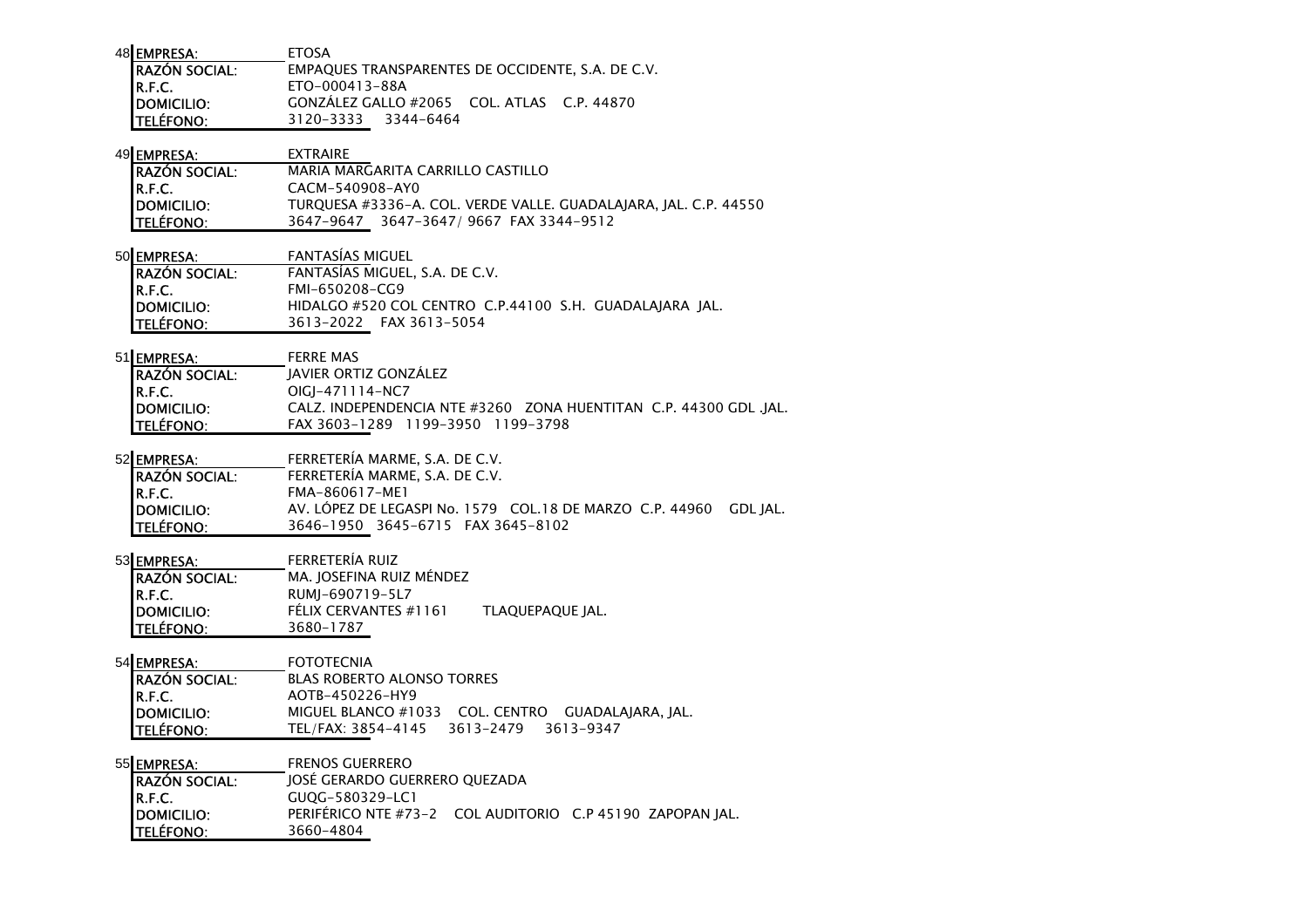| 56 EMPRESA:          | <b>GHIBLI DE MEXICO</b>                                    |
|----------------------|------------------------------------------------------------|
| <b>RAZÓN SOCIAL:</b> | GHIBLI DE MEXICO. S.A. DE C.V.                             |
| IR.F.C.              | GME-000509-192                                             |
| <b>IDOMICILIO:</b>   | AV. FRANCIA #1687 COL. MODERNA CP.44190. GUADALAIARA. IAL. |
| <b>ITELÉFONO:</b>    | 3587-5092 3587-5093 FAX 3810-5178                          |

| 57 EMPRESA:          | <b>KARCHER</b>                |
|----------------------|-------------------------------|
| <b>RAZÓN SOCIAL:</b> | GIO DE OCCIDENTE S.A. DE C.V. |
| IR.F.C.              | GOC-041207-R60                |

 DOMICILIO: AV. LÓPEZ MATEOS NTE. #1096 C.P 44630 GUADALAJARA, JAL.TELÉFONO: 1057-3250 1057-3251 1058-7480

| COMERCIALIZADORA GREEN, S.A. DE C.V.                                            |
|---------------------------------------------------------------------------------|
| COMERCIALIZADORA GREEN, S.A. DE C.V.                                            |
| CGR-980326-R53                                                                  |
| AV JAVIER MINA #1877 S.L. C.P. 44730 GDL. JAL                                   |
| Y FAX 3649-5048 3649-3900 3649-4280                                             |
| 58 EMPRESA:<br><b>RAZÓN SOCIAL:</b><br>R.F.C.<br>DOMICILIO:<br><b>TELÉFONO:</b> |

59 EMPRESA: GRUAS, TRAILERS Y EQUIPOS, S.A. DE C.V. RAZÓN SOCIAL: GRUAS, TRAILERS Y EQUIPOS, S.A. DE C.V. R.F.C.

 GTE-820924-GU9 DOMICILIO: CALLE 6 #2218 ZONA INDUSTRIAL GUADALAJARA JAL. C.P. 44940TELÉFONO: 3812-1022 3812-1387 3812-8447 FAX 3810-6133 gruas\_trailer@prodigy.net.mx

- 60 EMPRESA: GRUMESA DE C.V. RAZÓN SOCIAL: CONSTRUCTORA GRÚAS Y MONTAJES ESPECIALIZADOS S.A. DE C.V. R.F.C.**R.F.C.**<br>**DOMICILIO:** CGM-781127-8K2 DOMICILIO: PERIFÉRICO SUR # 5225 PASEOS DEL LAGO TLAQUEPAQUE, JALISCOTELÉFONO: 3689-1850 3689-0469 FAX 3689-3100
- 61 EMPRESA: GRUPO ALEANZA SALVADOR DE JESÚS GARRIDO DÍAZ RAZÓN SOCIAL:R.F.C. GADS-591224-EX1 DOMICILIO: LINDA VISTA No. 1912TELÉFONO: 3345-4827 3345-1344

62 EMPRESA: GRUPO PINDEC' S.A. DE C.V. RAZÓN SOCIAL: GRUPO PINDEC' S.A. DE C.V. R.F.C.**R.F.C.**<br>**DOMICILIO:** CPI-020816-5S4<br>**DOMICILIO:** LOS ÁNGELES #61 DOMICILIO: LOS ÁNGELES #61 SEC. REFORMATELÉFONO: 3619-0437 3656-8122 FAX 3650-1801

EMPRESA: COMPRESORES Y HERRAMIENTAS CARRILLO, S.A. DE C.V. 63 RAZÓN SOCIAL: COMPRESORES Y HERRAMIENTAS CARRILLO, S.A. DE C.V. R.F.C.**R.F.C.**<br>**DOMICILIO:** CHC-980814-E86<br>**DOMICILIO:** AV. LA PAZ #1216 **DOMICILIO:** AV. LA PAZ #1216 CP.44100 GUADALAJARA, JAL. TELÉFONO: Y FAX 3658-4085 3658-1800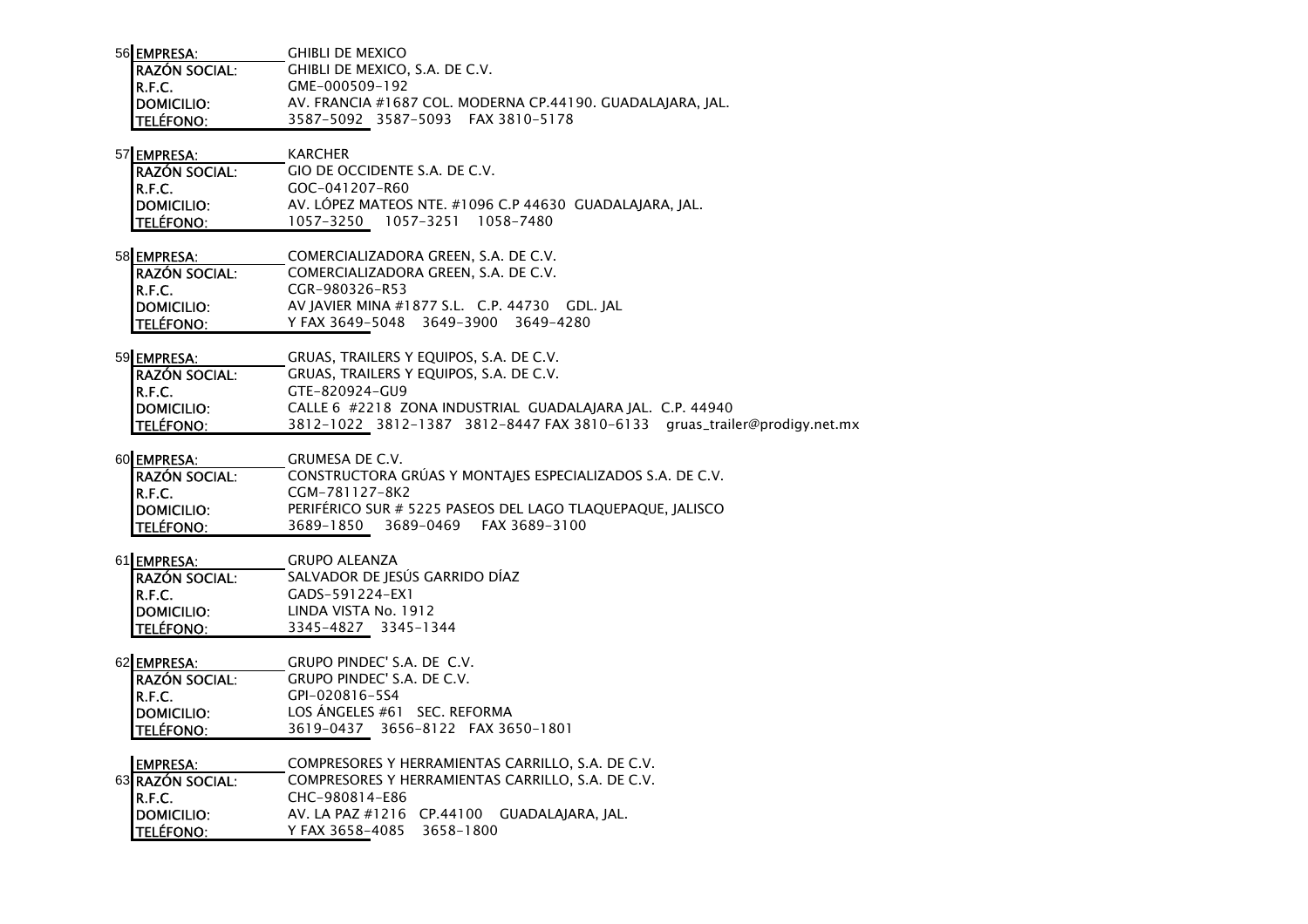| 64 EMPRESA:           | HIGIENE MAXIMA TODO DE LIMPIEZA                                            |
|-----------------------|----------------------------------------------------------------------------|
| <b>IRAZÓN SOCIAL:</b> | VÍCTOR COVARRUBIAS ALVAREZ                                                 |
| IR.F.C.               | COAV 651009 213                                                            |
| <b>IDOMICILIO:</b>    | CASTILLO DE GRANADITAS #1696 COL. NIÑOS HÉROES C.P. 44260 GUADALAJARA JAL. |
| <b>ITELÉFONO:</b>     | 3824-1462 CEL, 044331 266-47-86 AT'N, LUIS ORTIZ                           |

| 65 EMPRESA:          | <b>HOME DEPOT</b>                                                |
|----------------------|------------------------------------------------------------------|
| <b>RAZÓN SOCIAL:</b> | HOME DEPOT MÉXICO S. DE R.L. DE C.V.                             |
| IR.F.C.              | HDM-001017-AS1                                                   |
| <b>IDOMICILIO:</b>   | AV. CAMINO AL ITESO #8592 NUEVA SANTA MARIA TLAOUEPAOUE. IALISCO |
| <b>ITELÉFONO:</b>    | 3884-8000                                                        |

66 EMPRESA: **IMPRESIONES FINAS** RAZÓN SOCIAL: JORGE MORENO BOSSER.F.C.**R.F.C.**<br>DOMICILIO: MOBJ-480423-3TA **DOMICILIO**: AV. WASHINGTON #1175-DEPTO.10 COL. MODERNA C.P. 44190 GDL. JAL. TELÉFONO: CEL. 044 331 068-48-01

| 67 EMPRESA:           | CISNEROS RIVERA IMPRESORES                                          |  |  |
|-----------------------|---------------------------------------------------------------------|--|--|
| <b>IRAZÓN SOCIAL:</b> | MARIA DE LOURDES RIVERA BERMUDEZ                                    |  |  |
| IR.F.C.               | RIBL-611029-N48                                                     |  |  |
| <b>IDOMICILIO:</b>    | ANDRES TERAN #1736 COL. CHAPULTEPEC COUNTRY CLUB CP.44260 GDL. IAL. |  |  |
| <b>TELÉFONO:</b>      | 3342-6161 3342-8181 3853-8730 Y FAX 3342-9191                       |  |  |

68 EMPRESA: IMPRESOS GRÁFICOS

| <b>IRAZÓN SOCIAL:</b> | MARTHA E. MONTAÑO VÁZQUEZ                                     |
|-----------------------|---------------------------------------------------------------|
| IR.F.C.               | MOVM-530308-3M1                                               |
| <b>IDOMICILIO:</b>    | MANUEL ACUÑA #698 COL. ARTESANOS GUADALAJARA, JAL. C.P. 44200 |
| <b>TELÉFONO:</b>      | Y FAX. 3613–0596                                              |

## 69 EMPRESA: INDUSTRIAS RAGO

| <b>IRAZÓN SOCIAL:</b> | BOMBAS SERVICIOS Y REPARACIONES RAGO, S.A. DE C.V.              |
|-----------------------|-----------------------------------------------------------------|
| IR.F.C.               | BSR-990325-RG0                                                  |
| <b>IDOMICILIO:</b>    | ALAMBIOUES No. 2871 FRACC. ALAMO INDUSTRIAL C.P. 44490 GDL, IAL |
| <b>TELÉFONO:</b>      | 3666–2693<br>FAX 3666–2740                                      |

## 70 EMPRESA: IMPRESOS VALORO, S.A. DE C.V.

| <b>RAZÓN SOCIAL:</b> | IMPRESOS VALORO, S.A. DE C.V.                                 |
|----------------------|---------------------------------------------------------------|
| R.F.C.               | IVA-010625-OY1                                                |
| DOMICILIO:           | VOLCÁN BOQUERÓN No. 2233 COL. EL COLLI C.P. 45070 ZAPOPAN JAL |
| <b>TELÉFONO:</b>     | Y FAX. 3628-4010 3628-4792                                    |

71 EMPRESA: JASA MECÁNICA ESPECIALIZADA REYNA ZARED VELARDE DELGADORAZÓN SOCIAL:R.F.C.R.F.C. VEDR-830108-7K8<br>DOMICILIO: FÉLIX PALAVICINI No DOMICILIO: FÉLIX PALAVICINI No. 2403 SECTOR HIDALGO C.P. 44260 GUADALAJARA JAL. TELÉFONO: 3854-5589 NEXTEL 1521-0668 // 1521-0667 AT'N. FABIAN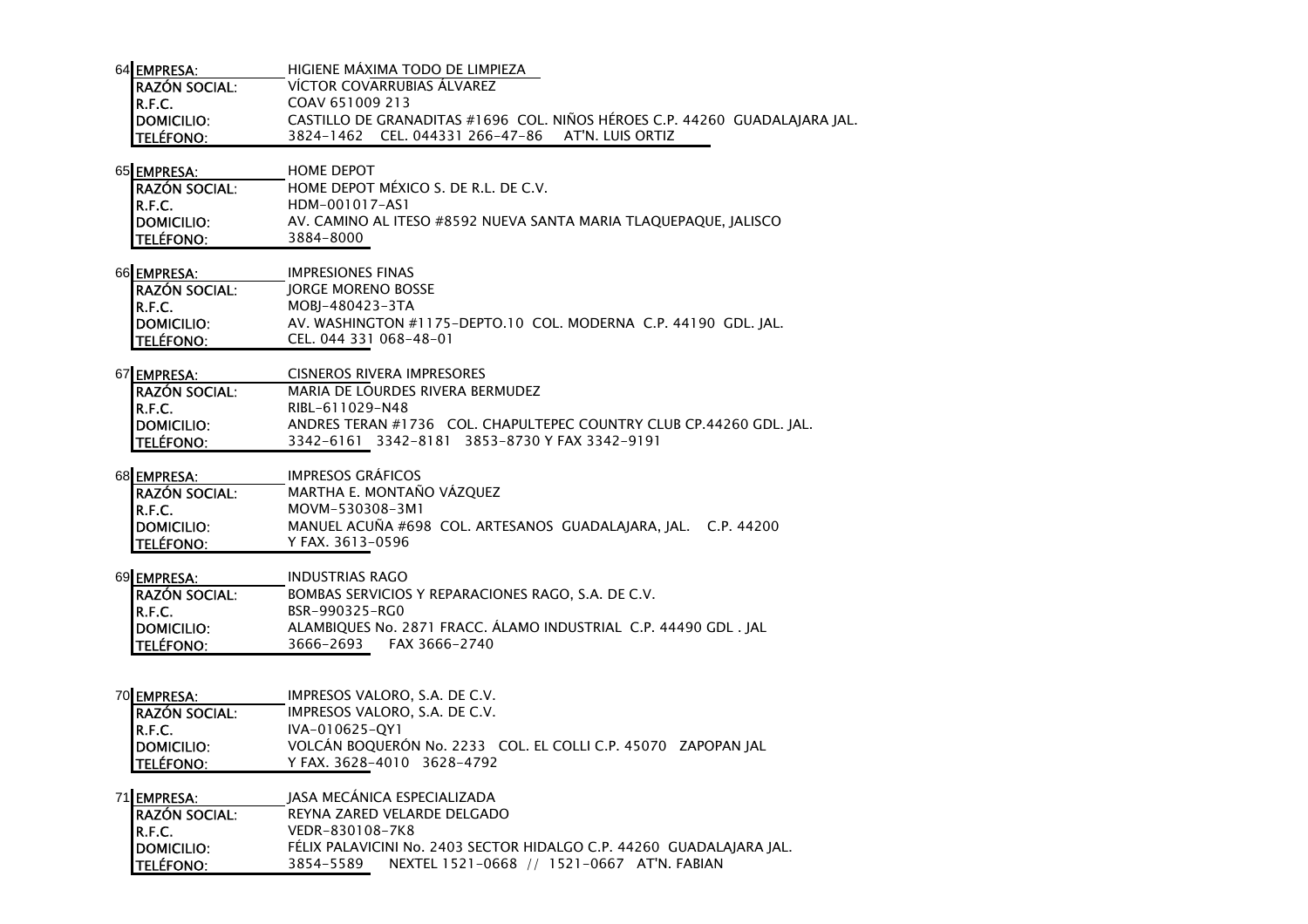72 FMPRFSA: KD SOLUCIONES RAZÓN SOCIAL: JOSÉ LUIS DE LA TORRE GONZÁLEZR.F.C. TOGL-810807-1K1 DOMICILIO: EL SOL #2598 COL. JARDINES DEL BOSQUE CP.44520 GUADALAJARA, JAL.TELÉFONO: 3563-4988

# 73 EMPRESA: LA IMPRENTA

 CARLOS FELIPE ELIZALDE VICAÑARAZÓN SOCIAL:R.F.C. EIVC-730416-B61**DOMICILIO:** AV. LÓPEZ MATEOS SUR #2000 COL. CHAPALITA GUADALAJARA JAL. TELÉFONO: 3146-1010 3120-0200

- 74 EMPRESA: LA NUEVA PERLA S.A. DE C.V. RAZÓN SOCIAL: LA NUEVA PERLA S.A. DE C.V. R.F.C. NPE-840508-ET1 DOMICILIO: PINO SUÁREZ #345 ZONA CENTRO GDL. JAL.TELÉFONO: 3614-5388 FAX 3613-8245
- 75 EMPRESA: LABORATORIOS IULIO LABORATORIOS JULIO S.A. DE C.V. RAZÓN SOCIAL:R.F.C. LJU-821006-T53 DOMICILIO: SUCURSAL VALLARTA #1502 COL. AMERICANA GUADALAJARA, JAL. CP.44140TELÉFONO: 3120-2531 3120-2525 CEL. 044 331 061-04-37 AT'N. ARTURO BENITEZ

## 76 <u>EMPRESA: LALA</u> COMERCIALIZADORA DE LÁCTEOS Y DERIVADOS, S.A. DE C.V. RAZÓN SOCIAL:R.F.C.**R.F.C.**<br>DOMICILIO: SUC. CEDIS ZAPOP DOMICILIO: SUC. CEDIS ZAPOPAN MELCHOR OCAMPO S/N COL . EL VIGÍA ZAPOPAN JAL C.P. 45140TELÉFONO: 3833-6046

77 EMPRESA: EMPRESA: LAMINADOS DELMEX, S.A. DE C.V.

| <b>RAZÓN SOCIAL:</b> |                | LAMINADOS DELMEX. S.A DE C.V.     |  |
|----------------------|----------------|-----------------------------------|--|
| IR.F.C.              | LDE-000107-1B3 |                                   |  |
| <b>IDOMICILIO:</b>   |                | AV. FEDERALISMO NTE. #1874        |  |
| <b>TELÉFONO:</b>     |                | 3824-1688 FAX 3823-0457 3824-1948 |  |
|                      |                |                                   |  |

| 78 EMPRESA:        | LANDERO                                               |
|--------------------|-------------------------------------------------------|
| RAZÓN SOCIAL:      | ORGANIZACIÓN LANDERO, S.A. DE C.V.                    |
| IR.F.C.            | OLA-880504-HM8                                        |
| <b>IDOMICILIO:</b> | AV. VALLARTA No. 1285 COL. AMERICANA GUADALAIARA IAL. |
| <b>TELÉFONO:</b>   | 3826-1245 FAX 3825-5729                               |

79 EMPRESA: LITOGRÁFICA MONTES RAZÓN SOCIAL: GUSTAVO ADOLFO MONTES GUERREROR.F.C. MOGG-810908-M60 DOMICILIO: CONTRERAS MEDELLÍN #176 COL. CENTRO GUADALAJARA, JAL. C.P. 44200TELÉFONO: 3614-1760 3613-5353 3613-3040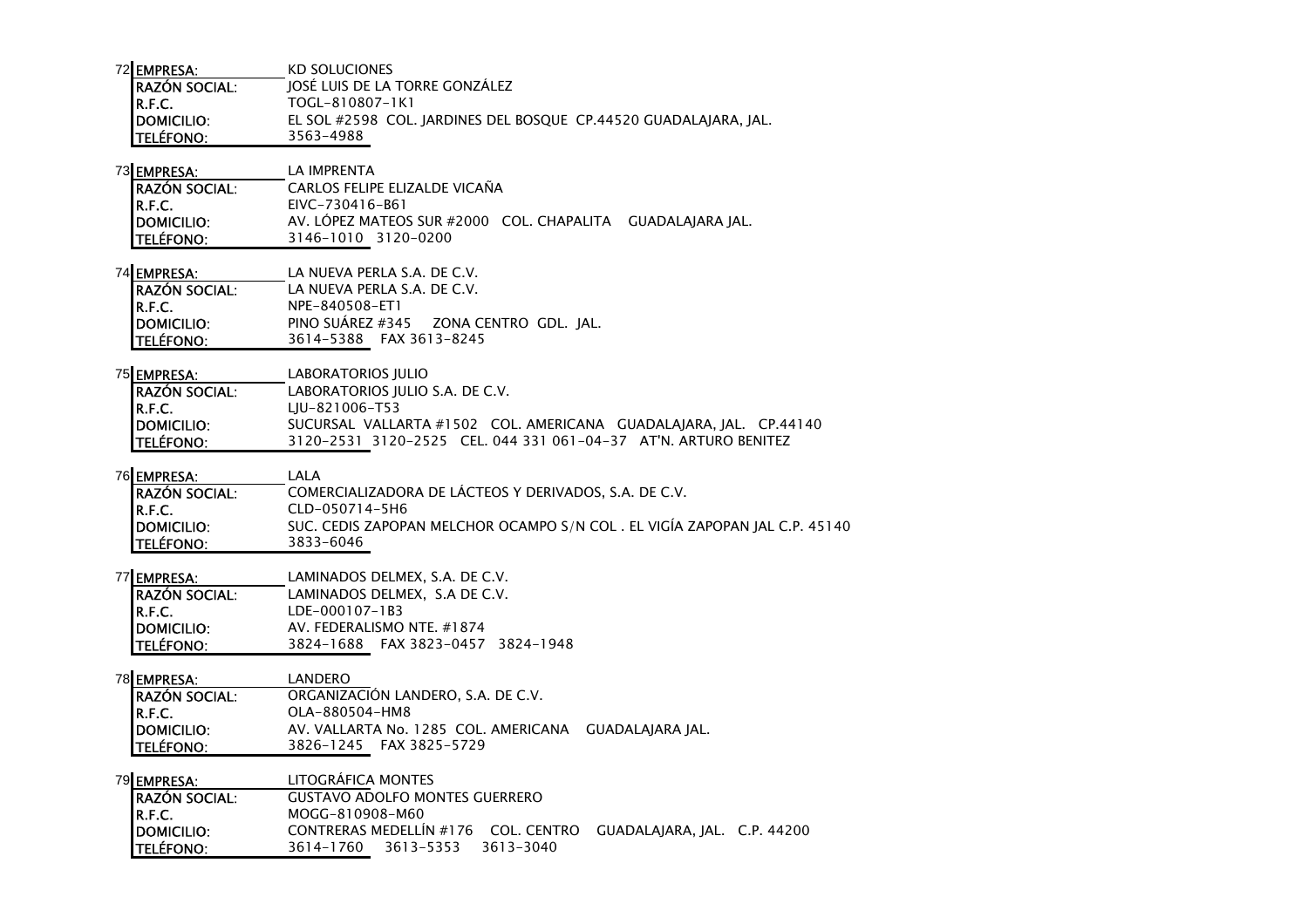| 80 EMPRESA:           | <b>II ANTERA HUENTITAN</b>                                 |
|-----------------------|------------------------------------------------------------|
| <b>IRAZÓN SOCIAL:</b> | <b>JOSÉ SOTO TORRES</b>                                    |
| IR.F.C.               | SOTI-500817-RY8                                            |
| <b>IDOMICILIO:</b>    | BELISARIO DOMÍNGUEZ #3153 COL. HUENTITAN EL ALTO CP. 44300 |
| <b>ITELÉFONO:</b>     | 3603-6078                                                  |
|                       |                                                            |

### EMPRESA:ABASTECEDORA LUMEN S.A. DE C.V

|                                          | ABASTECEDORA LUMEN S.A. DE C.V         |  |  |  |
|------------------------------------------|----------------------------------------|--|--|--|
|                                          | ALU-8309-02-ST5                        |  |  |  |
| 81 RAZÓN SOCIAL:<br>R.F.C.<br>DOMICILIO: | PEDRO MORENO 589 ZONA CENTRO GDL. IAL. |  |  |  |
| TELÉFONO:                                | 3614–3956 EXT. 113<br>3314-8689        |  |  |  |

| 82 EMPRESA:          | PAPELERÍA COMPUTO Y MUEBLES DE OFICINA                   |
|----------------------|----------------------------------------------------------|
| <b>RAZÓN SOCIAL:</b> | MARIA RAQUEL FLORES GARCÍA                               |
| R.F.C.               | FOGR-640203-9P4                                          |
| <b>IDOMICILIO:</b>   | HOSPITAL #1038 COL. SAGRADA FAMILIA C.P. 44200 GDL. IAL. |
| <b>ITELÉFONO:</b>    | 3827-1241 3827-0924 3827-0924 FAX 3827-2948              |

83 EMPRESA: MADERAS EL PALOMAR S. DE R.L DE C.V. BAZÓN SOCIAL: MADERAS EL PALOMAR S. DE R.L DE C.V.

| <b>IMALUN JULIAL.</b> | MADLIVIS LE LALVIMAN SI DE NIL DE CIVI                          |  |  |
|-----------------------|-----------------------------------------------------------------|--|--|
| IR.F.C.               | MPA-061110-9T3                                                  |  |  |
| <b>IDOMICILIO:</b>    | AGUSTÍN RIVERA #631 COL.CENTRO BARRANQUITAS CP. 44280 GDL. JAL. |  |  |
| <b>TELÉFONO:</b>      | 3613-4019 3613-8840 FAX 3614-9814                               |  |  |

# 84 EMPRESA: LA CUMBRE RAZÓN SOCIAL: COMERCIALIZADORA E INDUSTRIALIZADORA DE MADERAS Y DERIVADOS LA CUMBRE S.A. DE C.V. R.F.C. CIM-950106-UV2 DOMICILIO: NICOLÁS BRAVO #150 COL ATEMAJAC DEL VALLE ZAPOPAN JAL. CP.45190TELÉFONO: 3824-7237 3824-6531 3848-4191

## 85 EMPRESA: DISTRIBUIDORA DE MADERAS TONALA, S.A. DE C.V. RAZÓN SOCIAL: DISTRIBUIDORA DE MADERAS TONALA, S.A. DE C.V. R.F.C. DMT-981006-4D4 DOMICILIO: CARRETERA LIBRE A ZAPOTLANEJO #2134 COL. JAUJA TONALA JAL. **TELÉFONO:** 3655-1515 3655-1561 FAX 3649-9239

86 EMPRESA: MAG OUÍMICA MIGUEL ANGEL GONZÁLEZ GUTIÉRREZRAZÓN SOCIAL:R.F.C. GOGM-690323-VP0 DOMICILIO: SIERRA DE MAZAMITLA #5908-3 COL. LAS ÁGUILAS CP.45080 ZAPOPAN, JAL. TELÉFONO: 3634-0247 FAX. 3632-1099 AT'N. ANTONIO CONTRERAS

87 EMPRESA: MAQUINAS DE COSER Y ACCESORIOS FAMILIARES E INDUSTRIALES RAZÓN SOCIAL: IRIS DANIELA TORRES NAVARRETER.F.C. TONI-731108-B17 DOMICILIO: GONZALEZ ORTEGA #132 SECTOR HIDALGO CP.44200 GUADALAJARA, JAL.TELÉFONO: 3614-9791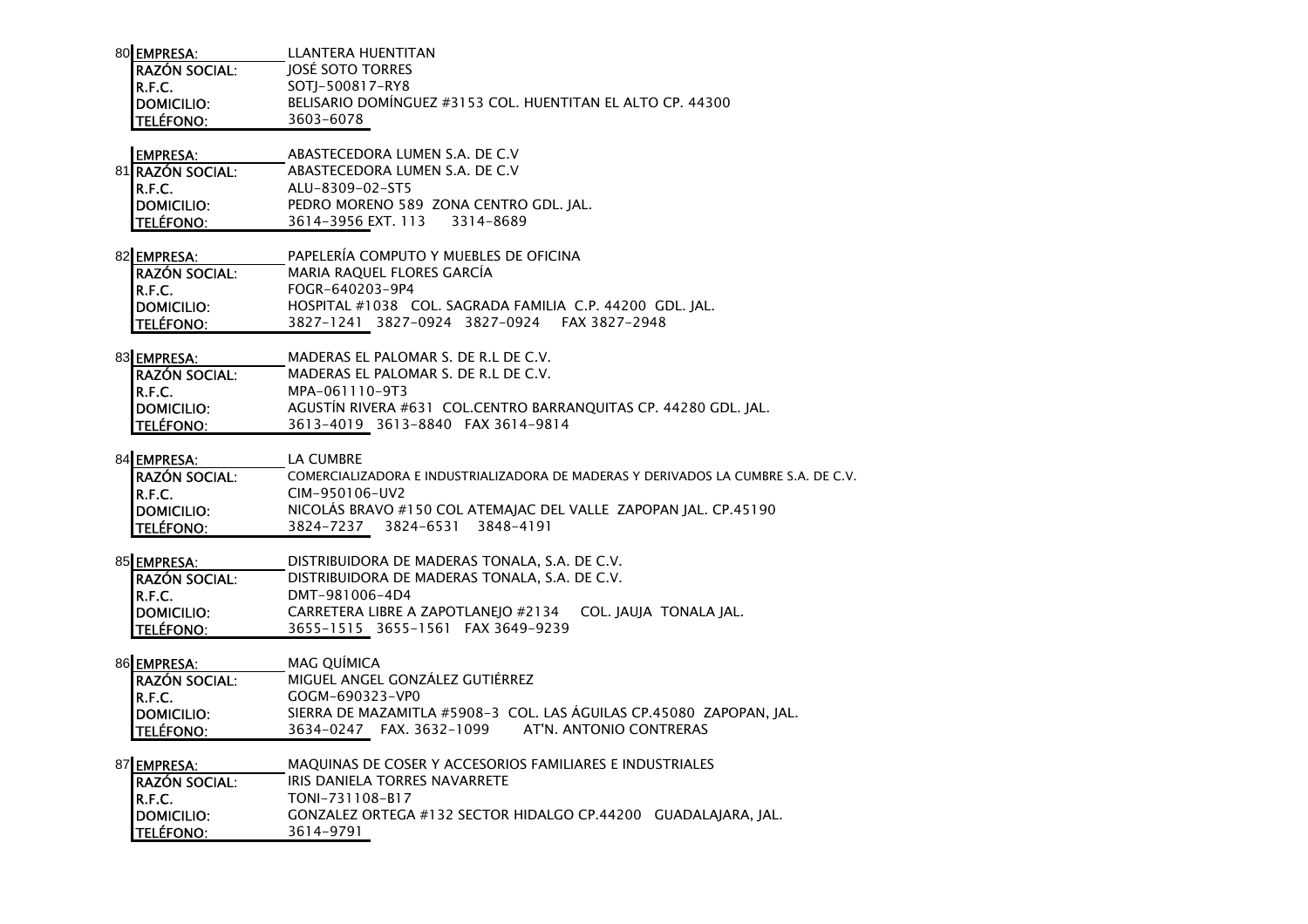| 88 EMPRESA: | MARCOS Y PLACAS CONMEMORATIVAS |                                          |                                                     |
|-------------|--------------------------------|------------------------------------------|-----------------------------------------------------|
|             | <b>RAZÓN SOCIAL:</b>           | <b>JUSTO ANTONIO CASTILLO VILLALVAZO</b> |                                                     |
|             |                                | CAVI- 640405-CC4                         |                                                     |
|             | R.F.C.<br>DOMICILIO:           |                                          | SAN FELIPE No. 256 S.H. C.P. 44100 GUADALAIARA IAL. |
|             | <b>TELÉFONO:</b>               | 3613-3961                                |                                                     |
|             |                                |                                          |                                                     |

| 89 EMPRESA:          | MARULL, S.A.                                         |
|----------------------|------------------------------------------------------|
| <b>RAZÓN SOCIAL:</b> | MARULL, S.A.                                         |
| IR.F.C.              | MAR-710430-866                                       |
| <b>IDOMICILIO:</b>   | AV. VALLARTA #1217 COL. AMERICANA. GUADALAIARA. IAL. |
| <b>ITELÉFONO:</b>    | 3825-0009 FAX 3825-9381                              |

| 90 EMPRESA:           | MAYOREO FERRETERO ATLAS S.A. DE C.V.                                   |
|-----------------------|------------------------------------------------------------------------|
| <b>IRAZÓN SOCIAL:</b> | MAYOREO FERRETERO ATLAS S.A DE C.V                                     |
| IR.F.C.               | MFA-030403-T73                                                         |
| <b>IDOMICILIO:</b>    | CALZADA INDEPENDENCIA SUR # 359 / CONSTITUCIÓN Y GPE. VICTORIA         |
| <b>ITELÉFONO:</b>     | 3345-0117 EXT.106 3345-0118 3345-0116 3345-0078 FAX.EXT.119 AT'N. MARY |

91 EMPRESA: MEDTECH DE MÉXICO BRAZALETES

| <b>IRAZÓN SOCIAL:</b> | ERNESTO EUFRACIO TELLEZ                          |                   |
|-----------------------|--------------------------------------------------|-------------------|
| IR.F.C.               | EUTE-520517-T64                                  |                   |
| <b>IDOMICILIO:</b>    | MONTENEGRO #1470 INT. - A COL. MODERNA C.P.44170 | GUADALAJARA, JAL. |
| <b>TELÉFONO:</b>      | eabc 18@hotmail.com<br>3825-1914 3120-1073       |                   |

92 EMPRESA: MEGA ELÉCTRICA S.A. DE C.V.

| <b>IRAZÓN SOCIAL:</b> |                                                   | MEGA ELECTRICA S.A. DE C.V. |  |  |  |
|-----------------------|---------------------------------------------------|-----------------------------|--|--|--|
| IR.F.C.               | MEL-960122-EL7                                    |                             |  |  |  |
| <b>IDOMICILIO:</b>    | ANGULO #1426 COL SANTA TERESITA CP. 44600 GDL.IAL |                             |  |  |  |
| <b>TELÉFONO:</b>      | Y FAX 3826-6843 3826-6847 3826-6848               |                             |  |  |  |

| 93 EMPRESA:           | DE ANDA MERCERIA Y ESTAMBRES                           |  |  |  |
|-----------------------|--------------------------------------------------------|--|--|--|
| <b>IRAZÓN SOCIAL:</b> | MARTÍN MUÑOZ EVA                                       |  |  |  |
| IR.F.C.               | MAMX-600828-SL4                                        |  |  |  |
| <b>IDOMICILIO:</b>    | HIDALGO # 549 COL. CENTRO C.P. 44100 GUADALAIARA. IAL. |  |  |  |
| <b>ITELÉFONO:</b>     | 3614-5329 FAX 3658-1672                                |  |  |  |

94 EMPRESA: MERCURIO AUDIO ELECTRÓNICA RAZÓN SOCIAL: CLEVERSOUND MÉXICO S.A. DE C.V. R.F.C. CME-000114-450 DOMICILIO: LÓPEZ COTILLA #73-A ZONA CENTRO C.P. 44100 GUADALAJARA JAL. TELÉFONO: 3614-5381 3614-5380 FAX 3614-9790

95 EMPRESA: MAQUINAS DE COSER "MI MAQUINITA"

RAZÓN SOCIAL: JUAN MANUEL REYES MÉNDEZR.F.C. REMJ-760211-MP7 DOMICILIO: GONZÁLEZ ORTEGA # 167 ZONA CENTRO C.P.44100 GUADALAJARA, JAL.TELÉFONO: Y FAX 3613-2050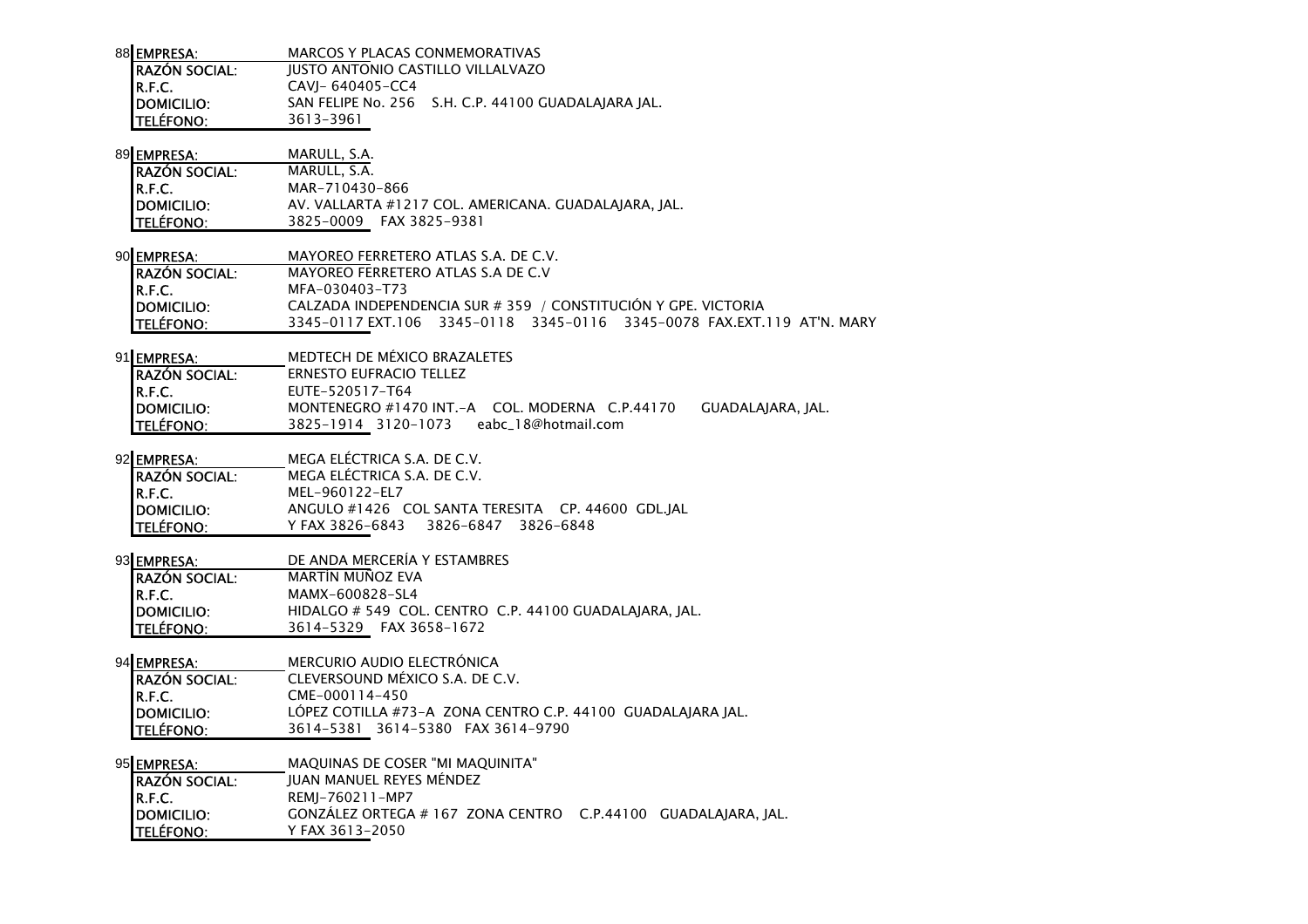| 96 EMPRESA:           | MOLDURAS PREMIER  TODO EN UNICEL                                 |
|-----------------------|------------------------------------------------------------------|
| <b>IRAZÓN SOCIAL:</b> | MARIO ALBERTO GARZA IIMÉNEZ                                      |
| IR.F.C.               | GAIM-721008-TT9                                                  |
| <b>IDOMICILIO:</b>    | COL. CENTRO BARRANOUITAS C.P. 44280<br>GDL.IAL<br>MEZOUITAN #634 |
| <b>ITELÉFONO:</b>     | 3126-8585 AT'N. FELIPE LEO                                       |

- 97 EMPRESA: PROVEEDORA DE MATERIALES MORGA & LÓPEZ PROVEEDORA DE MATERIALES MORGA & LÓPEZ, S.A. DE CV. RAZÓN SOCIAL:R.F.C. PMM-030211-V52 DOMICILIO: CALLE BENITO JUÁREZ # 93 COL. VÍCTOR HUGOTELÉFONO: 3112-5458 NEXTEL 3944-6081
- 98 EMPRESA: MOTI SOLUCIONES IMPRESAS RAZÓN SOCIAL: MOTI DIGITAL S. DE R.L. DE C.V. R.F.C.**R.F.C.**<br>**DOMICILIO:** MARIANO AZUELA DOMICILIO: MARIANO AZUELA #7 COL. LADRÓN DE GUEVARA C.P. 44600 GUADALAJARA, JAL.AT'N. IOEL AGUIRRE TELÉFONO: CONMUTADOR 3811-7143 EXT/ FAX. 103 EXT. 114
- 99 EMPRESA: MOTORES FINOS FEDERALISMO

| <b>IRAZÓN SOCIAL:</b> | <b>IOSE MARCELINO DAVALOS SIERRA</b>                                       |  |  |
|-----------------------|----------------------------------------------------------------------------|--|--|
| IR.F.C.               | DASM-780311-EP2                                                            |  |  |
| <b>IDOMICILIO:</b>    | AV. FEDERALISMO NORTE #187 COL. ATEMAIAC DEL VALLE ZAPOPAN IAL. C.P. 45190 |  |  |
| <b>TELÉFONO:</b>      | 3660-2461 CEL. 044 331-133-48-29                                           |  |  |

- 100 EMPRESA: MULTISERVICIOS SANDOVAL Y SUSPENCIONES RAZÓN SOCIAL: MAURO ANTONIO SANDOVAL CERDA R.F.C. SACM-840220-9L1 DOMICILIO: CARRETERA SALTILLO #815-D C.P. 45190 ZAPOPAN JAL.
	- TELÉFONO: 6060-4995
- 101**EMPRESA:** GRUPO NAPRESA S.A DE C.V GRUPO NAPRESA S.A DE C.VRAZÓN SOCIAL:R.F.C. GNA-940328-AV5 DOMICILIO: AV. LÁZARO CÁRDENAS #4135 LOCAL A Y B JARDINES DE SAN IGNACIO ZAP. JALTELÉFONO: Y FAX 3880-3837 3880-3830

#### 102**EMPRESA:** OFFICE DEPOT, S.A. DE C.V.

RAZÓN SOCIAL: OFFICE DEPOT, S.A. DE C.V. R.F.C. ODM-950324-V2A DOMICILIO: JUAN SALVADOR AGRAZ #101 COL. SANTA FE MÉXICO DF. CP. 05300TELÉFONO: 3613-9105 3614-0822

103 EMPRESA: EMPRESA: PAPELERÍA OFICCOM ANA MARTINA MARTÍNEZ PLASCENCIARAZÓN SOCIAL:R.F.C. MAPA- 630912-SV1**DOMICILIO**: AV. ARQUITECTURA No.274 COL. MIRAVALLE GUADALAJARA JAL C.P. 44990 TELÉFONO: 3670-1511 3670-1512 FAX 3675-3587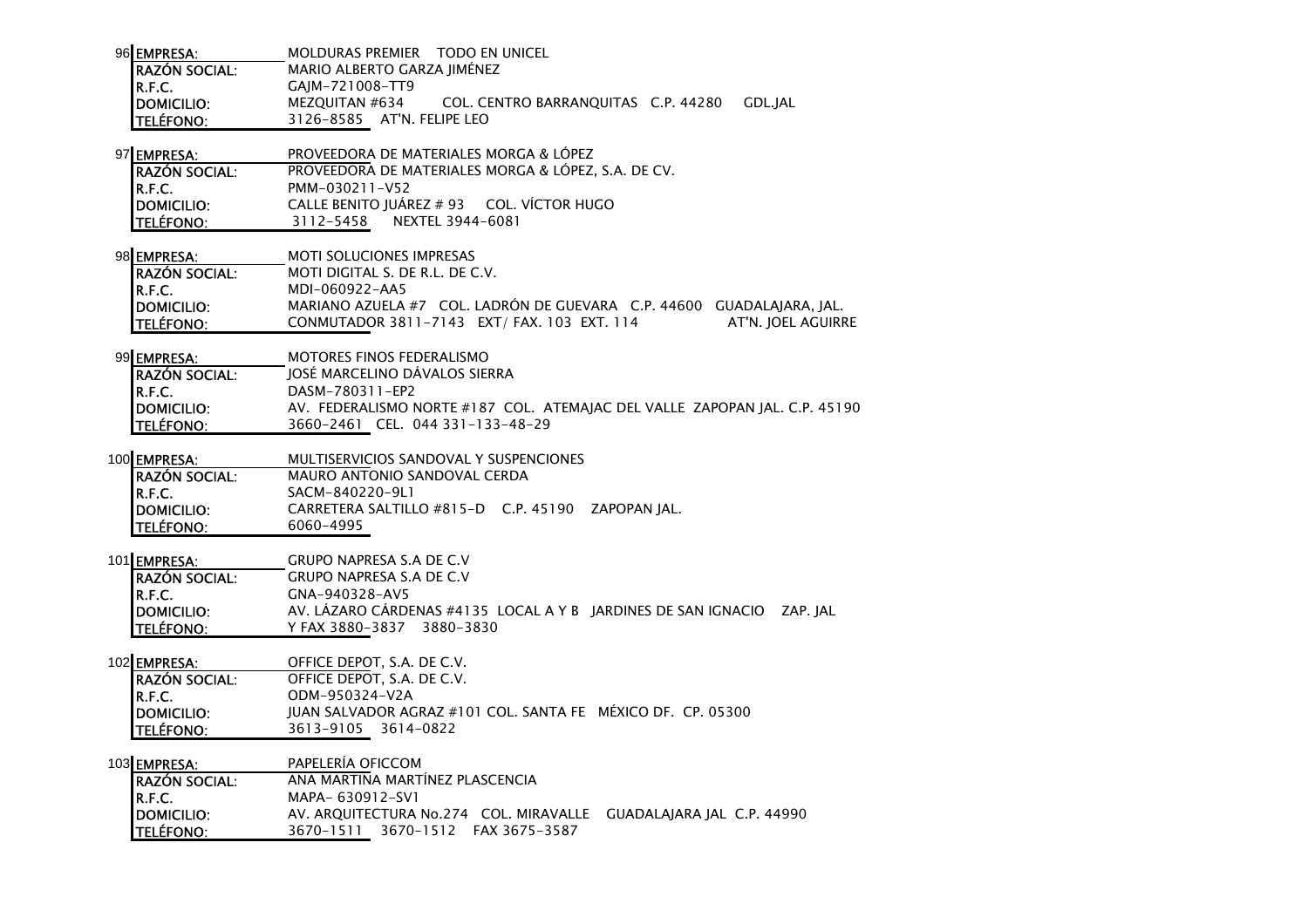| 104 EMPRESA:         | PAPELERÍA OFITEL S.A DE C.V   |                               |  |
|----------------------|-------------------------------|-------------------------------|--|
| <b>RAZÓN SOCIAL:</b> | PAPELERÍA OFITEL S.A. DE C.V. |                               |  |
| IR.F.C.              | POF-830209-U24                |                               |  |
| DOMICILIO:           | AV. FEDERALISMO SUR #401      |                               |  |
| TELÉFONO:            |                               | 3613-7331 3613-7371 3613-7428 |  |
|                      |                               |                               |  |

| 105 <b>I EMPRESA:</b> | PAPELERIA OFITEL S.A DE C.V                                      |
|-----------------------|------------------------------------------------------------------|
| <b>RAZÓN SOCIAL:</b>  | PAPELERIA OFITEL S.A. DE C.V.                                    |
| IR.F.C.               | POF-830209-U24                                                   |
| <b>IDOMICILIO:</b>    | AV. FEDERALISMO SUR #401 ZONA CENTRO GUADALAIARA. IAL. CP. 44100 |
| <b>TELÉFONO:</b>      | 3613-7331 3613-7371 3613-7428 AT'N. CANDY SALAS                  |

| 106 <b>EMPRESA:</b>  | ONE PRINT                                         |  |
|----------------------|---------------------------------------------------|--|
| <b>RAZÓN SOCIAL:</b> | IOSÉ DAMIAN LEDEZMA                               |  |
| IR.F.C.              | DALI-750109-FF5                                   |  |
| <b>IDOMICILIO:</b>   | JUAN MANUEL #1421 COL. AMERICANA GUADALAJARA JAL. |  |
| <b>ITELÉFONO:</b>    | NEXTEL. 3720-7516 3825-2116                       |  |

107 EMPRESA: PROVEEDORA ESCOLAR Y DE OFICINA RAZÓN SOCIAL: JANIC ESTRADA BRAMBILA $I_{\rm P}$  F.C.  $FARI-700608-KK3$ 

| .                |                                              |
|------------------|----------------------------------------------|
| DOMICILIO:       | SANTA MÓNICA #1511 FRACC. PARQUES DE ZAPOPAN |
| <b>TELÉFONO:</b> | 3834-8490 3848-4179 FAX 80                   |

108 EMPRESA: PASTO EN ROLLO

| <b>RAZÓN SOCIAL:</b> | JOSÉ ANTONIO GARCÍA MORALES                     |
|----------------------|-------------------------------------------------|
| R.F.C.               | GAMA-650922-655                                 |
| DOMICILIO:           | SAN JUAN BOSCO #84 COL. CHAPALITA ZAPOPAN. IAL. |
| <b>TELÉFONO:</b>     | 3121-8037 3870-4794 FAX 3122-8675               |

## 109 EMPRESA: PC CENTER COMPUTACIÓN INTEGRAL RAZÓN SOCIAL: LISANDRA GUADALUPE RAMÍREZ ÓRNELAS R.F.C. RAOL-830202-RF0 DOMICILIO: LÓPEZ COTILLA #328 LOC. 12 PLANTA ALTA COL.CENTRO C.P. 44100 GDL. JALTELÉFONO: 3582-0151 LOCAL 12 P. ALTA PLAZA DE LA TECNOLOGÍA

110EMPRESA: COMPUTADORAS, ACCESORIOS Y PAPELERÍA RAZÓN SOCIAL: ALEJANDRO ASCENCIO DÍAZR.F.C. AEDA-660505-6Y0 DOMICILIO: AVENIDA LA PAZ #1684 COL. AMERICANA C.P 44160 GDL JALTELÉFONO: 3827-1513

111EMPRESA: PELETERIA "ARIES" RAZÓN SOCIAL: ARMANDO RAMIREZ JAUREGUI R.F.C.**R.F.C.**<br>**DOMICILIO:** RAJA-390408-D89 DOMICILIO: FEDERACION #1627-A COL. LAS HUERTAS CP. 44380 GUADALAJARA JAL.TELÉFONO: 3655-7537 FAX 3644-1571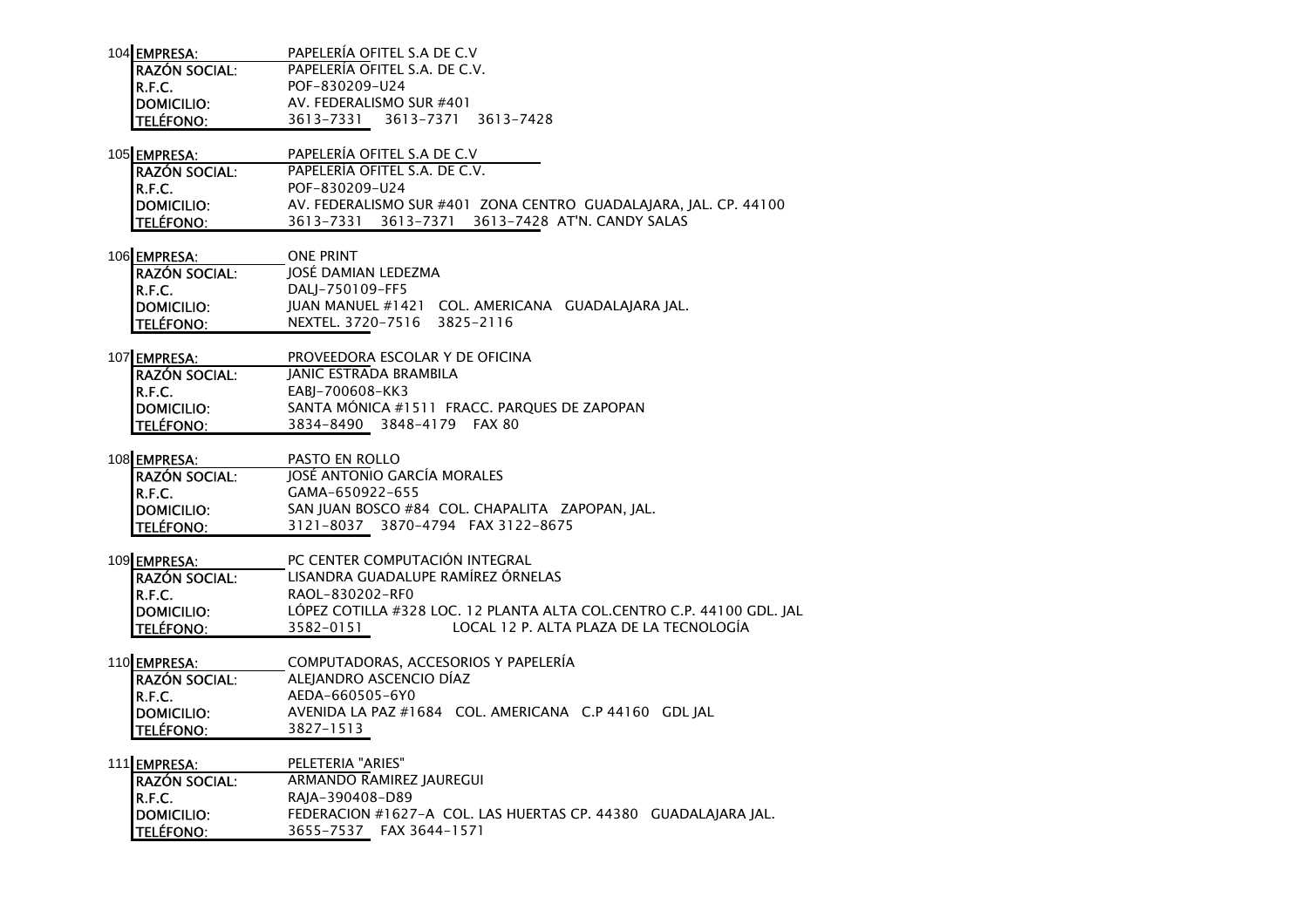| 112 <b>I EMPRESA:</b> | MATERIALES PERINORTE                                          |
|-----------------------|---------------------------------------------------------------|
| <b>IRAZÓN SOCIAL:</b> | <b>BERTHA VAZOUEZ CENDEIAS</b>                                |
| IR.F.C.               | VACB-470615-217                                               |
| <b>IDOMICILIO:</b>    | MANUEL GONZALEZ #3790 COL.CONSTITUCION CP. 45180 ZAPOPAN IAL. |
| <b>I</b> TELÉFONO:    | 3660-3405 FAX 3660-3406                                       |

113 EMPRESA: GRUPO PINDEC' S.A. DE C.V.

| <b>IRAZÓN SOCIAL:</b> | GRUPO PINDEC' S.A. DE C.V.                     |
|-----------------------|------------------------------------------------|
| IR.F.C.               | GPI-020816-5S4                                 |
| DOMICILIO:            | LOS ÁNGELES # 61 SEC.REFORMA GUADALAJARA, JAL. |
| <b>TELÉFONO:</b>      | 3619-0437 3656-8122 FAX 3650-1801              |

114EMPRESA: TALLER MECANICO PITER'S RAZÓN SOCIAL: JOSE HUMBERTO OCHOA HINOJOSAR.F.C. OOHH-290526-PA9 DOMICILIO: FEDERALISMO SUR # 814 GUADALAJARA JAL. TELÉFONO: 3812-1969 3810-6718

115**EMPRESA:** CENTRO DE DISTRIBUCIÓN DE ACUMULADORES FILTROS Y LUBRICANTES RAZÓN SOCIAL: PLASCENCIA ACUMULADORES S.A. DE C.V. R.F.C.**R.F.C.**<br>**DOMICILIO:** PROLONGACIÓN A DOMICILIO: PROLONGACIÓN ALCALDE #179-A COL. ATEMAJAC DEL VALLE CP. 45190 ZAPOPAN JAL.TELÉFONO: 3660-8139 3660-8267

116EMPRESA: INDUSTRIAS POLYREY S.A. DE C.V.

| <b>RAZÓN SOCIAL:</b> | INDUSTRIAS POLYREY S.A. DE C.V.                                           |
|----------------------|---------------------------------------------------------------------------|
| IR.F.C.              | IPO-820325-HOO                                                            |
| <b>IDOMICILIO:</b>   | CALLE 2 #2467 ZONA INDUSTRIAL C.P. 44940 GUADALAIARA IAL. MEX.            |
| <b>TELÉFONO:</b>     | 3884-2070 3884-2071 // 2079  FAX 3884-2096 alejandro.villa@polyrey.com.mx |

| 117 <b>I</b> EMPRESA: | POPOTES PARA ESCOBA Y DERIVADOS                         |
|-----------------------|---------------------------------------------------------|
| <b>IRAZÓN SOCIAL:</b> | I. IESUS PRESA CORONA                                   |
| IR.F.C.               | PECI-440728-352                                         |
| <b>IDOMICILIO:</b>    | ALDAMA No 47 SANTA ANA TEPETITLAN ZAPOPAN IAL C.P 45230 |
| <b>ITELÉFONO:</b>     | 3684-6341                                               |

118 EMPRESA: PRODUCCIONES SOUND CHECK RAZÓN SOCIAL: JAIME GÓMEZ DELGADOR.F.C. GODJ-750522-NUA DOMICILIO: MOCTEZUMA No. 5 COL. REY XOLOTL C.P. 45419 TONALA JAL. TELÉFONO: 3683-8173 NEXTEL 1077-8917

119EMPRESA: GRUPO EMPRESARIAL 3C, S.A. DE C.V. RAZÓN SOCIAL:

 GRUPO EMPRESARIAL 3C, S.A. DE C.V. R.F.C.**R.F.C.**<br>DOMICILIO: CALLE VENEZUELA DOMICILIO: CALLE VENEZUELA #457 COL. AMERICANA GUADALAJARA, JAL. C.P. 44160TELÉFONO: 3827-3436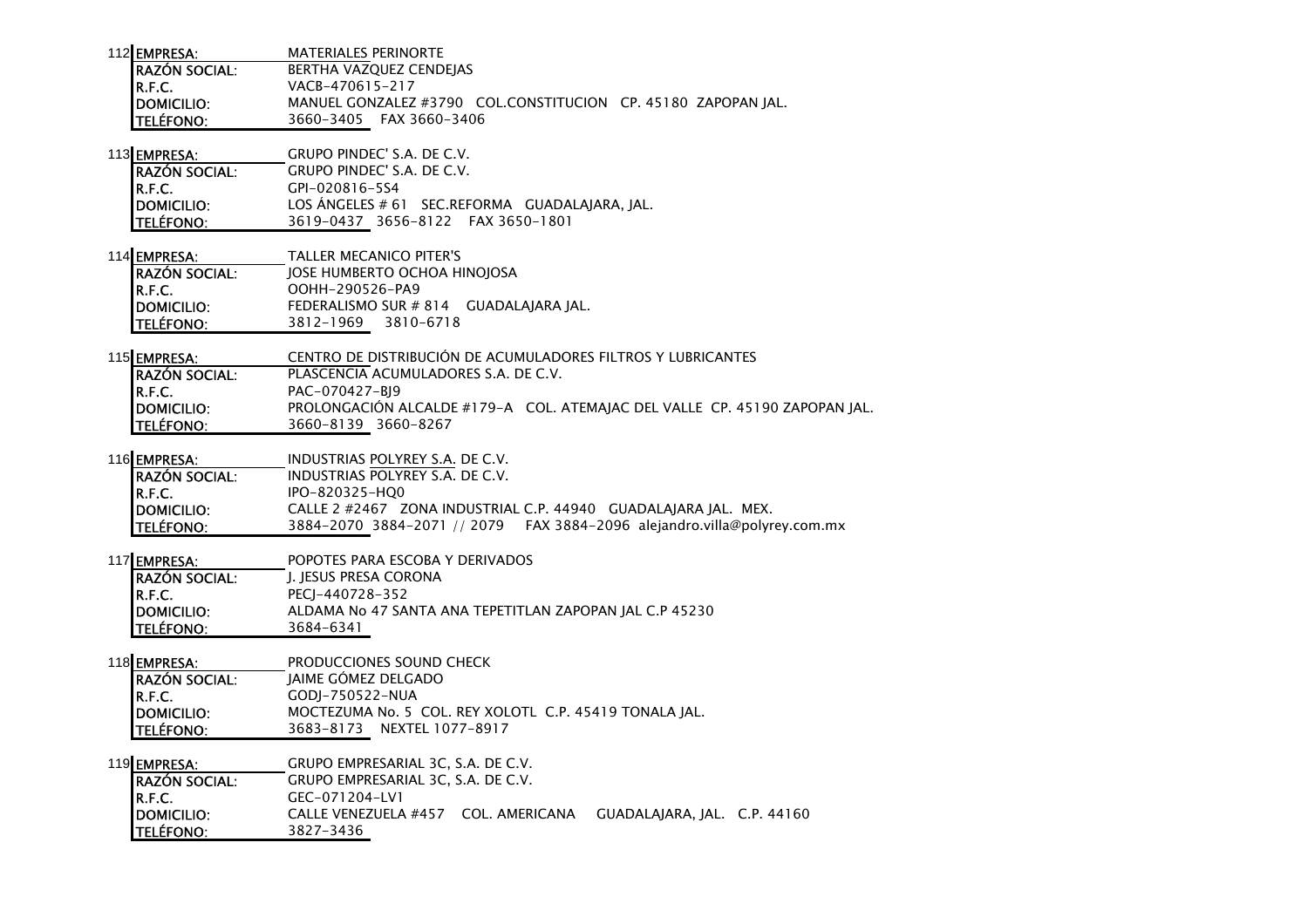| 120 EMPRESA:          | PRODUCTOS DEL CARMEN                                                           |
|-----------------------|--------------------------------------------------------------------------------|
| <b>IRAZÓN SOCIAL:</b> | FILOMENA DEL CARMEN MORALES RODRÍGUEZ                                          |
| IR.F.C.               | MORF-670610-GS8                                                                |
| <b>IDOMICILIO:</b>    | JARDÍN DE LOS CLAVELES #15 FRACC. ALAMEDAS DE TESISITAN (TABACHINES) ZAP. JAL. |
| <b>ITELÉFONO:</b>     | 3366-0362 3366-2407 FAX 3672-8719                                              |

121 EMPRESA: PYN, S.A. DE C.V.

| <b>IRAZÓN SOCIAL:</b> | PYN. S.A. DE C.V. |                                                                  |  |
|-----------------------|-------------------|------------------------------------------------------------------|--|
| IR.F.C.               | PYN-851118-IK8    |                                                                  |  |
| <b>IDOMICILIO:</b>    |                   | CALLE INDEPENDENCIA #174 COL. CENTRO C.P.44100 GUADALAIARA. IAL. |  |
| <b>ITELÉFONO:</b>     | 3614–4870         | FAX.3613-0659                                                    |  |

| 122 <b>I</b> EMPRESA: | <b>OUIROZ IMPERMEABILIZANTES</b>                                  |
|-----------------------|-------------------------------------------------------------------|
| <b>RAZÓN SOCIAL:</b>  | OUIROZ IMPERMEABILIZANTES Y RECUBRIMIENTOS S.A. DE C.V.           |
| R.F.C.                | OIR-940722-SM8                                                    |
| <b>IDOMICILIO:</b>    | AV. PATRIA #1510 COL. VILLA UNIVERSITARIA C.P. 45110 ZAPOPAN IAL. |
| <b>TELÉFONO:</b>      | 3642-4329 3641-5344                                               |

123 EMPRESA: RADIO SONIDO RAZÓN SOCIAL: RADIO SONIDO DE OCCIDENTE S.A. DE C.V. R.F.C.<br>DOMICILIO: RSO-900115-E27 DOMICILIO: JESÚS #88-A. GUADALAJARA, JALISCO.TELÉFONO: 3825-3335

| 124 <b>IEMPRESA:</b>  | TALLER Y REFACCIONES SOLORZANO S.A DE C.V                                      |
|-----------------------|--------------------------------------------------------------------------------|
| <b>IRAZÓN SOCIAL:</b> | TALLER Y REFACCIONES SOLORZANO S.A DE C.V                                      |
| IR.F.C.               | TRS-830216-LM0                                                                 |
| <b>IDOMICILIO:</b>    | GANTE No. 128 S.R. (A UNA CUADRA DE LA CENTRAL CAMIONERA) GDL. IAL. C.P. 44460 |
| <b>ITELÉFONO:</b>     | 3619-8004 3619-9923 3619-8341                                                  |

| 125 EMPRESA:         | RESINAS GUADALAIARA, S.A. DE C.V.       |
|----------------------|-----------------------------------------|
| <b>RAZÓN SOCIAL:</b> | RESINAS GUADALAIARA. S.A. DE C.V.       |
| IR.F.C.              | RGU-810114-KF7                          |
| DOMICILIO:           | I. GUADALUPE MONTENEGRO No. 1086<br>S.L |
| <b>TELÉFONO:</b>     | 3614-0951 3614-1212 FAX 3614-4535       |

126 <u>EMPRESA: ROMA.DEC</u> MARIA APOLINARIA GARCÍA PINEDARAZÓN SOCIAL: R.F.C.**R.F.C.**<br>DOMICILIO: **GAPA-450108-LC9**<br>PASEO DE LAS ARAU DOMICILIO: PASEO DE LAS ARAUCARIAS # 3116 FRACC.TABACHINES ZAPOPAN JAL. TELÉFONO: 1284-1161 CEL 333 379-82-08

| 127 EMPRESA:         |                | DISTRIBUCIONES ROSNOVSKI S.A DE C.V |           |
|----------------------|----------------|-------------------------------------|-----------|
| <b>RAZÓN SOCIAL:</b> |                | DISTRIBUCIONES ROSNOVSKI S.A DE C.V |           |
|                      | DRO-000922-K8A |                                     |           |
| R.F.C.<br>DOMICILIO: |                | 20 DE NOVIEMBRE No. 536             | GDL. IAL. |
| TELÉFONO:            |                | 3619-1142 3619-1246                 | 3650-1444 |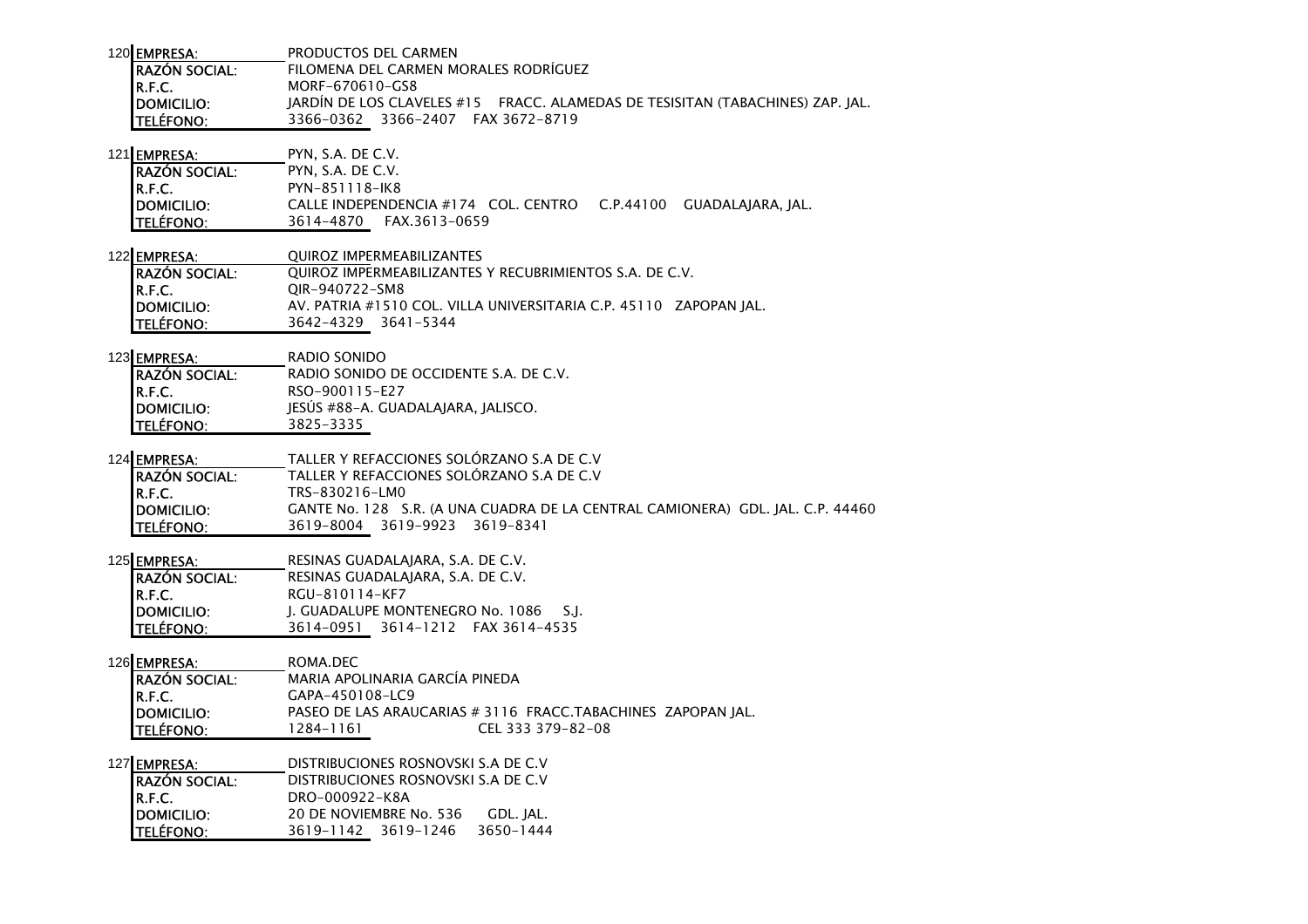| 128 EMPRESA:         |                 |                               | SERVICIO Y ASESORA PROFESIONAL EN ROTULACIÓN Y SEÑALIZACIÓN |
|----------------------|-----------------|-------------------------------|-------------------------------------------------------------|
| <b>RAZÓN SOCIAL:</b> |                 | JORGE ADRIÁN RAMÍREZ OLIVARES |                                                             |
| R.F.C.               | RAIO-671028-E72 |                               |                                                             |
| DOMICILIO:           |                 |                               | RAYÓN #627 COL. AMERICANA C.P. 44180 GUADALAJARA, JAL.      |
| <b>TELÉFONO:</b>     |                 | 4444-5880 CEL. 333-157-95-96  |                                                             |

| 129 <b>EMPRESA:</b>   | ROY MEMORY              |                                                                         |
|-----------------------|-------------------------|-------------------------------------------------------------------------|
| <b>IRAZÓN SOCIAL:</b> | ROY MEMORY S.A. DE C.V. |                                                                         |
| IR.F.C.               | RME-011219-A95          |                                                                         |
| <b>IDOMICILIO:</b>    |                         | AV. 16 DE SEPTIEMBRE #140 COL. CENTRO PLAZA DE LA COMPUTACIÓN LOCAL 22. |
| <b>TELÉFONO:</b>      | 3345-2455               |                                                                         |

| 130 <b>I EMPRESA:</b> | EQUIPOS CONTRA INCENDIO SANDY S S.A. DE C.V.                        |  |
|-----------------------|---------------------------------------------------------------------|--|
| <b>RAZÓN SOCIAL:</b>  | EQUIPOS CONTRA INCENDIO SANDY S S.A. DE C.V.                        |  |
| IR.F.C.               | ECI-020905-CC0                                                      |  |
| <b>IDOMICILIO:</b>    | FRANCISCO VILLA (CALLE 70) #130 SECT. LIBERTAD C.P. 44730 GDL., IAL |  |
| <b>ITELÉFONO:</b>     | 3643-8567 3665-0192 3665-0193                                       |  |

| 131 EMPRESA:         | SAYONARA                                                              |
|----------------------|-----------------------------------------------------------------------|
| <b>RAZÓN SOCIAL:</b> | JOSÉ ARMANDO CHÁVEZ DEL TORO                                          |
| IR.F.C.              | CATA-600425-7XA                                                       |
| <b>IDOMICILIO:</b>   | CALLE 50 #516 S.L. (RITA PÉREZ DE MORENO) C.P. 44730 GUADALAIARA IAL. |
| <b>I</b> TELÉFONO:   | 3649-7650 3644-0254                                                   |

| 132EMPRESA:          | AUTO PARTES NUEVAS, USADAS Y SERVICIO "EL DORADO"       |
|----------------------|---------------------------------------------------------|
| <b>RAZÓN SOCIAL:</b> | AURELIO DORADO DORADO                                   |
| IR.F.C.              | DODA-630925-II4                                         |
| <b>IDOMICILIO:</b>   | AV. CRISTÓBAL COLON #193 COL. ARROYO HONDO ZAPOPAN JAL. |
| <b>TELÉFONO:</b>     | 3366-3436 CEL. 044 333-443-05-92                        |

| 133 EMPRESA:       | SERVICIO AUTOMOTRIZ GOMEZ                           |
|--------------------|-----------------------------------------------------|
| RAZÓN SOCIAL:      | RICARDO GOMEZ FLORES                                |
| IR.F.C.            | GOFR-711006-T42                                     |
| <b>IDOMICILIO:</b> | CARRETERA A SALTILLO #1550 COL. AUDITORIO B. IUAREZ |
| <b>TELÉFONO:</b>   | 3861-0368                                           |

## 134 EMPRESA: PRODUCTOS SIGMA S.A DE C.V

 PRODUCTOS SIGMA, S.A. DE C.V. RAZÓN SOCIAL: R.F.C.**R.F.C.** PSI-551202-SA7<br>DOMICILIO: CAL. GONZÁLEZ C DOMICILIO: CAL. GONZÁLEZ GALLO #3049 COL. EL ROSARIO C.P.44890 GDL. JAL. TELÉFONO: 3635-4504 FAX 3635-5312 EXT. 107

| 135 EMPRESA:          | <b>SIM</b>                                                   |
|-----------------------|--------------------------------------------------------------|
| <b>IRAZÓN SOCIAL:</b> | SERVICIOS INSTITUCIONALES MÚLTIPLES. S.A. DE C.V.            |
| IR.F.C.               | SIM-020422-IO6                                               |
| <b>IDOMICILIO:</b>    | NIÑOS HÉROES #58 CP. 45417 LOMAS DE CAMICHIN TONALA JAL.     |
| <b>ITELÉFONO:</b>     | AT'N. IAIME VILLA MENDEZ<br>3126-8486<br>3126-3329 3126-8489 |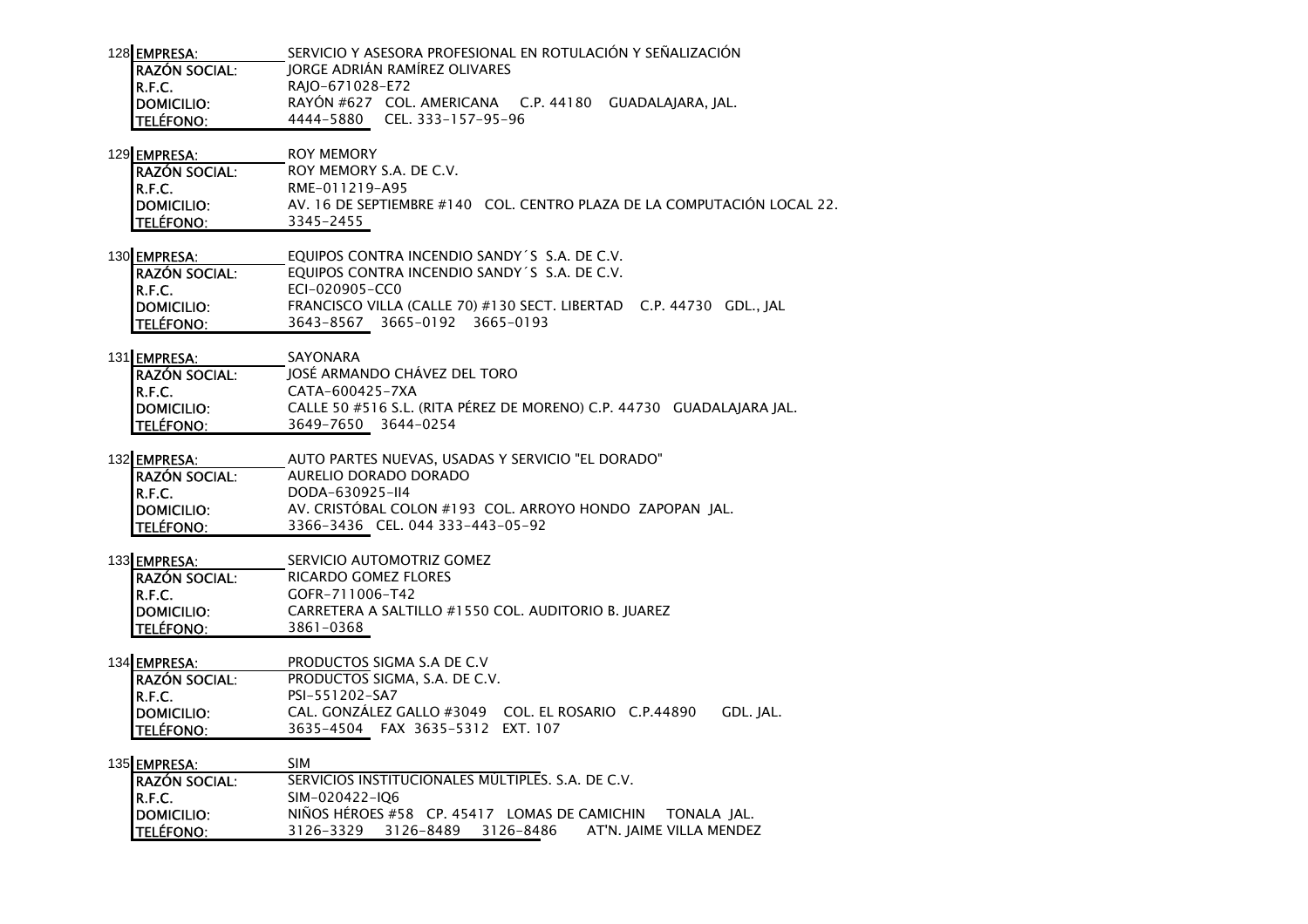| 136 EMPRESA:         | <b>SISTECOPY</b>                                                    |  |
|----------------------|---------------------------------------------------------------------|--|
| <b>RAZÓN SOCIAL:</b> | SISTECOPY, S.A. DE C.V.                                             |  |
| R.F.C.               | SIS-970113-19A                                                      |  |
| <b>IDOMICILIO:</b>   | INDUSTRIA DEL AGAVE #147 FRACC. INDUSTRIAL ZAPOPAN, JAL. C.P. 45132 |  |
| <b>TELÉFONO:</b>     | Y FAX 3833-6030 //29 CEL: 331-409-5388                              |  |

137 EMPRESA: SNIPER COMERCIALIZADORA S.A. DE C.V.

| <b>IRAZÓN SOCIAL:</b> | SNIPER COMERCIALIZADORA S.A. DE C.V.                                       |  |
|-----------------------|----------------------------------------------------------------------------|--|
| IR.F.C.               | SCO-041123-5L7                                                             |  |
| <b>IDOMICILIO:</b>    | CALZADA INDEPENDENCIA NTE. No. 731 COL. INDEPENDENCIA C.P. 44369 GDL. IAL. |  |
| <b>TELÉFONO:</b>      | 3654–4705<br>FAX 3654–4706                                                 |  |

- 138 EMPRESA: SPG SISTEMAS PROFESIONALES GUADALAJARA S.A. DE C.V. RAZÓN SOCIAL:R.F.C. SPG-000209-P23 DOMICILIO: CASUARINA #2091 PARAÍSOS DEL COLLI CP 45060 ZAPOPAN, JAL.TELÉFONO: 3180-8860 3125-4860 1028-4581
- 139 EMPRESA: STAR SERVICIO DE SONIDO E ILUMINACION

| <b>RAZÓN SOCIAL:</b> | <b>IOSE MANUEL DOMINGUEZ MARTINEZ</b>     |
|----------------------|-------------------------------------------|
| IR.F.C.              | DOMM-521104-IDA                           |
| DOMICILIO:           | IESUS #223 ZONA CENTRO CP.44290 GDL. IAL. |
| <b>TELÉFONO:</b>     | 3826-2046                                 |

- 140 **EMPRESA:** STEREN ELECTRORIOS, S.A. DE C.V. RAZÓN SOCIAL:R.F.C.**R.F.C.**<br>DOMICILIO: ELEO-60210-551 DOMICILIO: AV. FEDERALISMO NTE. 1635 COL. MEZQUITAN COUNTRY C.P. 44260 GDL. JAL.TELÉFONO: 3854-4440 FAX 3854-4445 AT'N. SALVADOR
- 141 EMPRESA: SUMINISTROS ELÉCTRICOS RAZÓN SOCIAL: JOSÉ ELÍAS CARRILLO MORALESR.F.C.**R.F.C.**<br>**DOMICILIO:** CAME-760927-547<br>**DOMICILIO:** AV.8 DE JULIO #3486 DOMICILIO: AV.8 DE JULIO #3486 COL. POLANCO OTE C.P. 44960 (1 CUADRA ANTES DE PATRIA)TELÉFONO: 1368-0991 FAX 1368-0992 RADIO 13693589
- 142 EMPRESA: SUPER RUEDAS DE MÉXICO, S.A. DE C.V. RAZÓN SOCIAL: SUPER RUEDAS DE MÉXICO, S.A. DE C.V. R.F.C. SRM-930127-4A2 DOMICILIO: CALZ. DEL EJERCITO #968 COL. QUINTA VELARDE C.P. 44430 GDL. JAL. TELÉFONO: 3619-6050 EXT. 1 FAX 3650-3474

143 EMPRESA: SUPRA DESARROLLOS TECNOLÓGICOS RAZÓN SOCIAL: SUPRALUX S.A. DE C.V. R.F.C.**R.F.C.**<br>**DOMICILIO:** SUP-010220-BS0 DOMICILIO: RIÓ TUITO #1899 COL. LAS ÁGUILAS ZAPOPAN JAL. TELÉFONO: 3631-1858 NEXTEL 3288-8787 CEL. 044 333-443-67-22 AT'N. ARQ. SALDAVOR SANDOVAL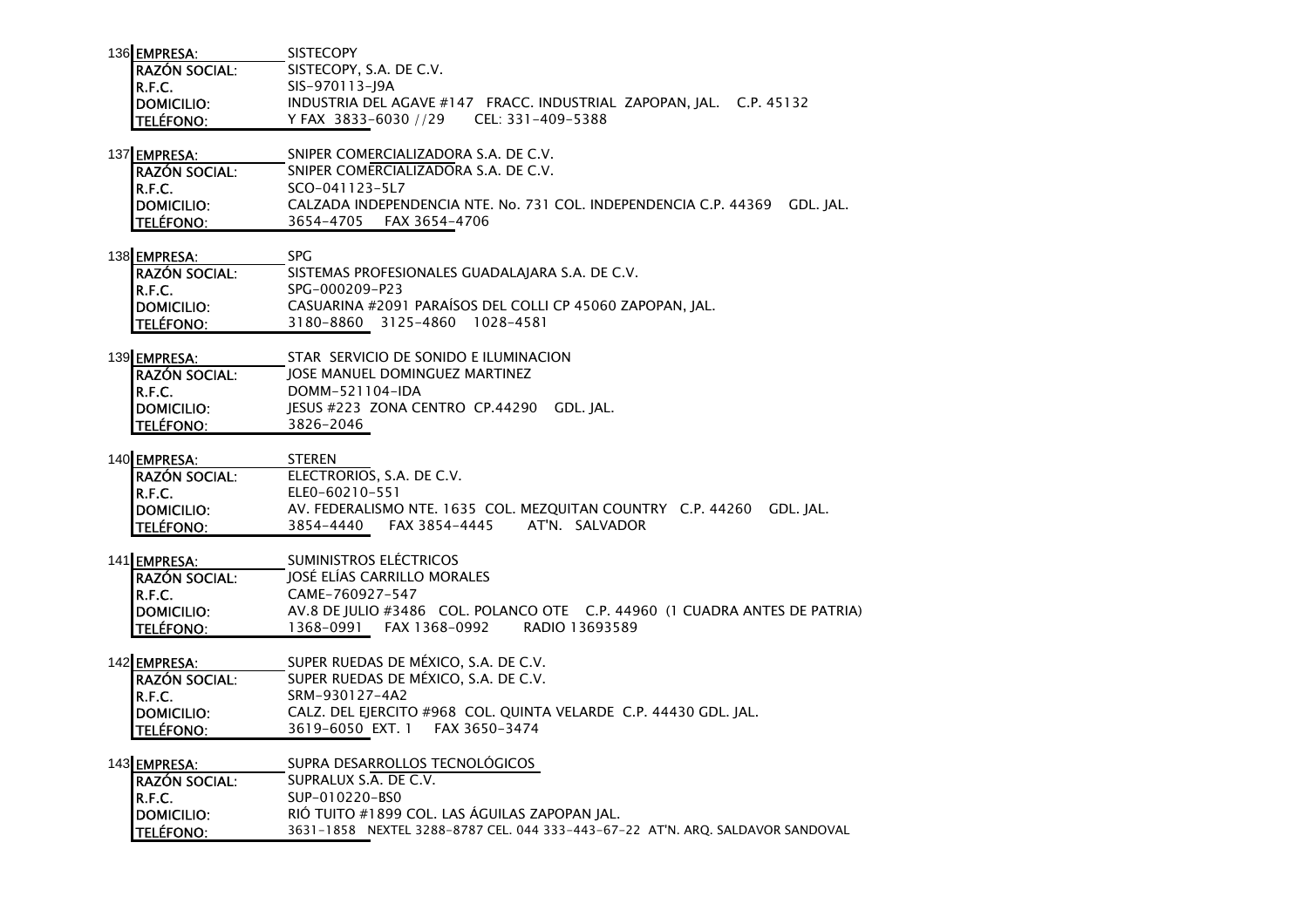| 144 EMPRESA:         | TECNOLOGÍA COMPUTACIONAL APLICADA |
|----------------------|-----------------------------------|
| <b>RAZÓN SOCIAL:</b> | TCA EMPRESARIAL, S.A. DE C.V.     |
|                      | TEM-061006-TCO                    |
| R.F.C.<br>DOMICILIO: | SAN FELIPE No 1363 S.H. GDL. JAL. |
| <b>TELÉFONO:</b>     | 3827-1786 EXTS, 105 Y 101         |
|                      |                                   |

145 EMPRESA: TECNOLOGÍA EDD S.A. DE C.V

| <b>IRAZÓN SOCIAL:</b> | TECNOLOGIA EDD S.A. DE C.V                                        |
|-----------------------|-------------------------------------------------------------------|
| IR.F.C.               | TED-990928-HI0                                                    |
| <b>IDOMICILIO:</b>    | AV.PARQUE CHAPULTEPEC #66-102 NAUCALPAN EDO. DE MÉXICO C.P. 53390 |
| <b>ITELÉFONO:</b>     | (0155) 3000-1870 3000-1875 FAX 3000-1876                          |

146 EMPRESA: TELAS PARISINA RAZÓN SOCIAL: GRUPO PARISINA, S.A. DE C.V. R.F.C. GPA -930101-Q17 DOMICILIO: AV. JUÁREZ No. 263 COL. CENTRO C.P. 44100 GUADALAJARA JAL. TELÉFONO: 0155 5512-2353 GDL. 3613-1076

147 EMPRESA: TESORO ORIENTAL

| <b>IRAZÓN SOCIAL:</b> | CHEN SHENG DEYING |                                                                        |  |
|-----------------------|-------------------|------------------------------------------------------------------------|--|
| IR.F.C.               | CESD-510311-ND9   |                                                                        |  |
| <b>IDOMICILIO:</b>    |                   | OBREGON #135 LOCAL 8 COL. SAN JUAN DE DIOS C.P. 44360 GUADALAJARA JAL. |  |
| <b>I</b> TELÉFONO:    | <b>NO TIENE</b>   |                                                                        |  |

| 148 <b>EMPRESA:</b> | <b>TEXTIMEX</b>                                                   |
|---------------------|-------------------------------------------------------------------|
| RAZÓN SOCIAL:       | ANA DELIA VALDIVIA GARCÍA                                         |
| IR.F.C.             | VAGA-681009-774                                                   |
| <b>IDOMICILIO:</b>  | AV. SAN JACINTO #35 COL. EL PORVENIR GUADALAJARA, JAL. C.P. 44756 |
| <b>TELÉFONO:</b>    | 1378-2128 CEL. 331 383 77 96                                      |

| 149 EMPRESA:         | TLAOUEPAOUE ESCOLAR. S.A. DE C.V.         |
|----------------------|-------------------------------------------|
| <b>RAZÓN SOCIAL:</b> | TLAOUEPAOUE ESCOLAR. S.A. DE C.V.         |
| IR.F.C.              | TES-900403-OX0                            |
| DOMICILIO:           | ÁLVARO OBREGÓN #130 TLAQUEPAQUE, JAL.     |
| <b>TELÉFONO:</b>     | 3657-0212 EXT * 23 FAX 3659-6095 EXT * 20 |

150 EMPRESA: TOLDOS LLUVI-SOL RAZÓN SOCIAL: ROSA MARIA DÁVILA GÓMEZR.F.C.**R.F.C.**<br>DOMICILIO: DAGR-600401-PG9 DOMICILIO: NICOLÁS ROMERO #329 COL.VILLASEÑOR CP. 44200 GUADALAJARA, JALISCOTELÉFONO: 3827-1373 3827-1376

151 EMPRESA: TORNI TECH TORNILLOS Y TECNOLOGIA, S.A. DE C.V. RAZÓN SOCIAL:R.F.C.**R.F.C.**<br>**DOMICILIO:** TTE-060112-LJ6<br>**CALLE GANTE** #24 DOMICILIO: CALLE GANTE #241A COL. BARRAGAN Y HERNANDEZ C.P. 44460 GUADALAJARA JAL.TELÉFONO: 3650-3693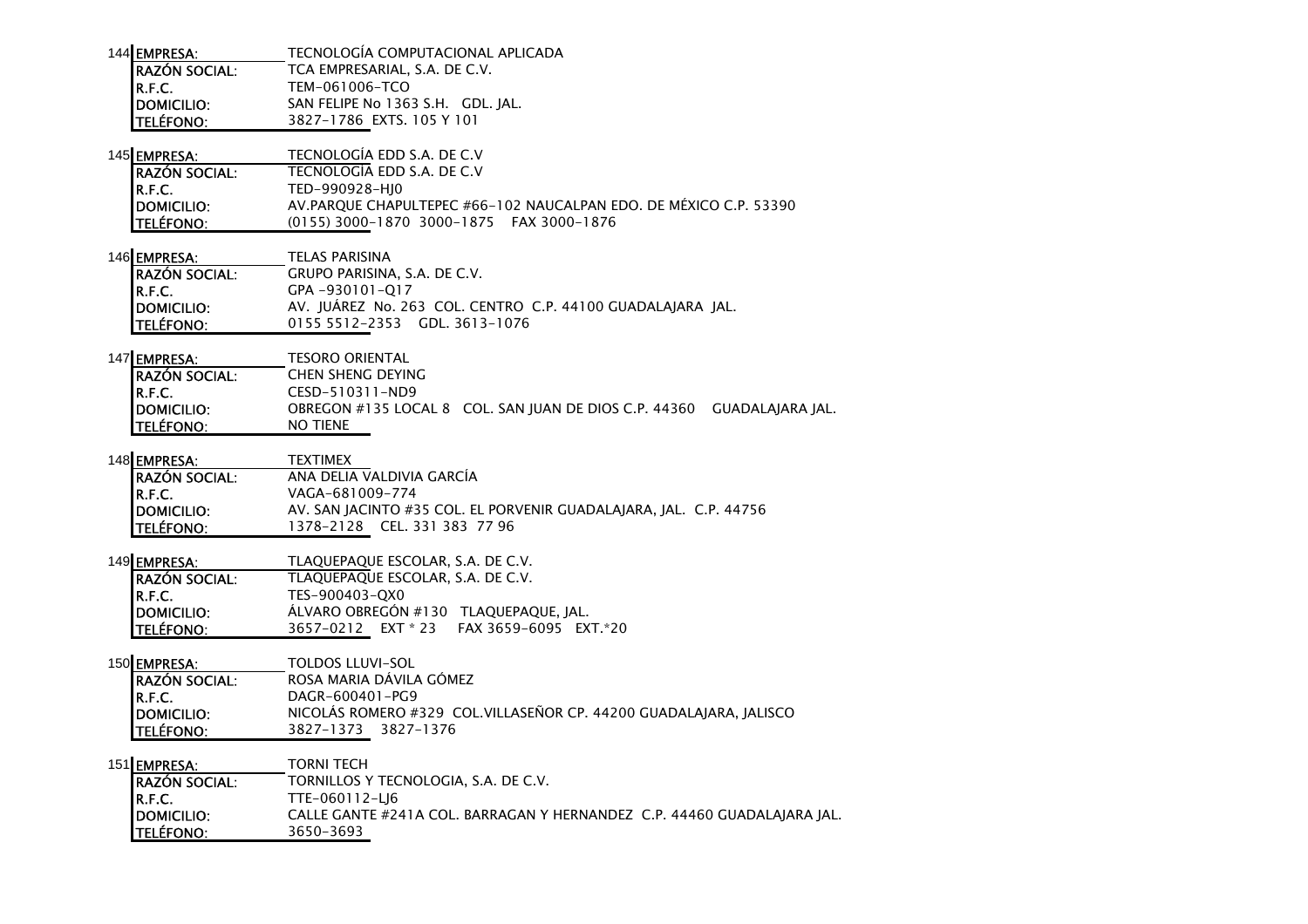| 152 EMPRESA:          | TRACSA, S.A DE C.V.                                                         |
|-----------------------|-----------------------------------------------------------------------------|
| <b>IRAZÓN SOCIAL:</b> | TRACSA. S.A DE C.V.                                                         |
| IR.F.C.               | TRA-800423-S25                                                              |
| <b>IDOMICILIO:</b>    | PERIFERICO SUR #7800 COL. STA MA.TEQUEPEXPAN TLAQUEPAQUE, JAL               |
| <b>TELÉFONO:</b>      | 3678–8077 FAX 3678–8098 NEX. 3077–0448 AT'N. RICARDO VELAZOUEZ<br>3678–8000 |

# 153 <u>EMPRESA: TRIMARK</u>

| <b>IRAZÓN SOCIAL:</b> | JOSÉ BRU VILLASEÑOR                                     |
|-----------------------|---------------------------------------------------------|
| IR.F.C.               | BUVI-770820-3RA                                         |
| <b>IDOMICILIO:</b>    | VIDRIO #1875 COL. AMERICANA CP.44160. GUADALAIARA. IAL. |
| <b>TELÉFONO:</b>      | 3826-0400 NEXTEL 1137-9592                              |

| 154 EMPRESA:         | <b>TUPFRPASA</b>                                           |
|----------------------|------------------------------------------------------------|
| <b>RAZÓN SOCIAL:</b> | TUBERÍAS PERFILES Y PRODUCTOS DE ALAMBRE, S.A. DE C.V.     |
| R.F.C.               | TPP-890203-V85                                             |
| <b>IDOMICILIO:</b>   | AV. PATRIA #1135 COL. ECHEVERRÍA GUADALAJARA JAL CP. 44970 |
| <b>TELÉFONO:</b>     | 3645-8423 3587-9444 3587-9628                              |

155 EMPRESA: ULTRA CLEAN CARLOS JOAQUÍN ÁLVAREZ DE LA PEÑARAZÓN SOCIAL:R.F.C. AAPC-720509-J51RIÓ BLANCO #1113 COL. OLÍMPICA SECTOR REFORMA GUADALAJARA JAL. TELÉFONO: 3824-4161 3870-0339

156 EMPRESA: UNIPROM

 MARTHA ALICIA LÓPEZ MORENORAZÓN SOCIAL:R.F.C. LOMM-540830-EP7 DOMICILIO: AURELIO L. GALLARDO No. 670 COL. LADRÓN DE GUEVARA GDL. JAL. C.P. 44600TELÉFONO: 1058-0568 FAX 1199-8133 CEL. 044333 806-74-90 AT'N. ADRIANA GRIJALVA

157 <u>EMPRESA: </u>VARICOLOR MARIA MARTHA GARCÍA PATIÑORAZÓN SOCIAL:R.F.C. GAPM-590223-KQ1 DOMICILIO: AV. LÁZARO CÁRDENAS #2308 C.P. 44900 GUADALAJARA JAL.TELÉFONO: 3162-1258 3162-1259 3162-1455 AT'N. ALBERTO

158 EMPRESA: VIDRIERA LOMELI C.V. DE VIDRIOS, CRISTALES Y SIMILARES RAZÓN SOCIAL: DANIEL LOMELI ZANCHEZR.F.C.**R.F.C.**<br>DOMICILIO: MANUEL AMAYA #9 DOMICILIO: MANUELAMAYA #906 COL. CONSTITUCIÓN CP. 45180 ZAPOPAN JAL. TELÉFONO: 3861-3661 3660-4168 CEL. INSTALADOR 044331 168-30-33 AT'N. GABY

159 EMPRESA: VIVERO TECUAHUITL DISEÑO Y MANTENIMIENTO DE ÁREAS VERDES

RAZÓN SOCIAL: JOSÉ FÉLIX JIMÉNEZ GUZMÁNR.F.C.**R.F.C.**<br>DOMICILIO: JIGF-531122-1S8 DOMICILIO: IGNACIO ALLENDE #360-A LA PRIMAVERA ZAPOPAN JAL. **TELÉFONO:** CEL. 044 333 156-18-10